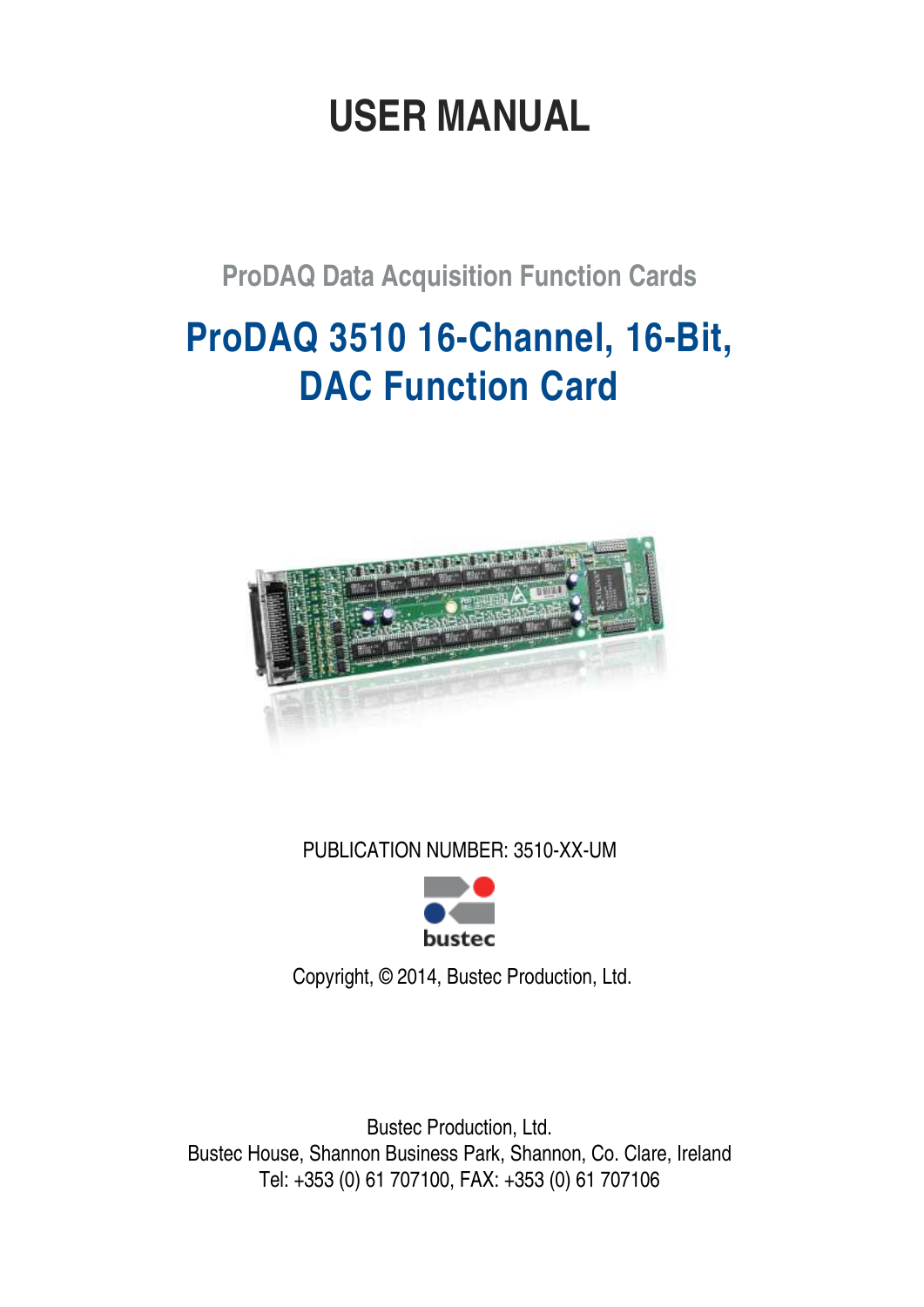# **PROPRIETARY NOTICE**

**This document and the technical data herein disclosed, are proprietary to Bustec Production Ltd., and shall not, without express written permission of Bustec Production Ltd, be used, in whole or in part to solicit quotations from a competitive source or used for manufacture by anyone other than Bustec Production Ltd. The information herein has been developed at private expense, and may only be used for operation and maintenance reference purposes or for purposes of engineering evaluation and incorporation into technical specifications and other documents, which specify procurement of products from Bustec Production Ltd. This document is subject to change without further notification. Bustec Production Ltd. reserves the right to change both the hardware and software described herein.** 

## **WARRANTY STATEMENT**

**Products sold by Bustec Production Ltd. are warranted to be free from defects in workmanship or materials. Bustec Production Ltd. at its discretion will either repair or replace any hardware products that prove to be defective during the warranty period. You are a valued customer. Our mission is to make any necessary repairs in a reliable and timely manner.**

### **Duration of Warranty**

**The warranty period for Bustec Production Ltd. hardware is one year. Software and firmware products designed for use with this hardware are warranted not to fail to execute their programming instructions due to defect in materials or workmanship for a period of ninety days from the date of delivery to the initial end user.**

### **Return of Product**

**Authorization is required from Bustec Production Ltd. before you send us your product for service or calibration. Call Bustec Production Ltd. support facility. If you are unsure where to call, contact Bustec Production Ltd. at 353-61-707100. We can also be reached at www.bustec.com.**

### **Limitation of Warranty**

**Bustec Production Ltd. shall be released from all obligations under this warranty in the event repairs or modifications are made by persons other than authorized Bustec Production Ltd. service personnel or without the written consent of Bustec Production Ltd.** 

**Bustec Production Ltd. expressly disclaims any liability to its customers, dealers and representatives and to users of its product. Also to any other person or persons, for special or consequential damages of any kind and from any cause whatsoever arising out of or in any way connected with the manufacture, sale, handling, repair, maintenance, replacement or use of said products.**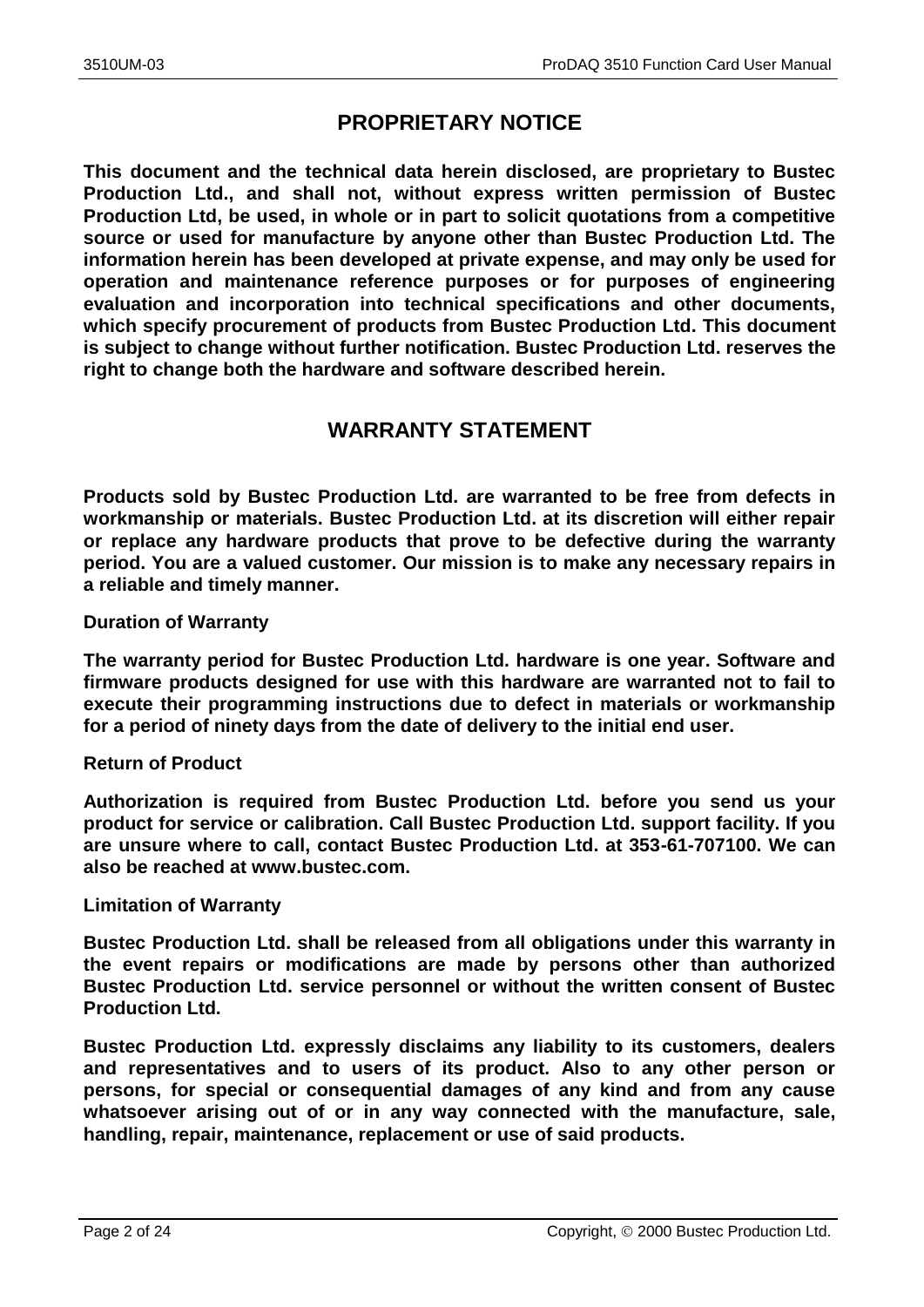**Representations and warranties made by any person including dealers and representatives of Bustec Production Ltd., which are inconsistent or in conflict with the terms of this warranty (including but not limited to the limitations of the liability of Bustec Production Ltd. as set forth above), shall not be binding upon Bustec Production Ltd. unless reduced to writing and approved by an officer of Bustec Production Ltd.**

**Except as stated above, Bustec Production Ltd. makes no warranty, express or implied (either in fact or by operation of law), statutory or otherwise; and except to the extent stated above. Bustec Production Ltd. shall have no liability under any warranty, express or implied (either in fact or by operation of law), statutory or otherwise.**

# **FOR YOUR SAFETY**

Before undertaking any troubleshooting, maintenance or exploratory procedure, read carefully the **WARNINGS** and **CAUTION** notices.

This equipment contains voltage hazardous to human life and safety, and is capable of inflicting personal injury.

If this instrument is to be powered from the AC line (mains) through an autotransformer, ensure the common connector is connected to the neutral (earth pole) of the power supply.

Before operating the unit, ensure the conductor (green wire) is connected to the ground (earth) conductor of the power outlet. Do not use a two-conductor extension cord or a three-prong/twoprong adapter. This will defeat the protective feature of the third conductor in the power cord.

Maintenance and calibration procedures sometimes call for operation of the unit with power applied and protective covers removed. Read the procedures and heed warnings to avoid "live" circuit points.

Before operating this instrument:

- 1. Ensure the instrument is configured to operate on the voltage at the power source. See Installation Section.
- 2. Ensure the proper fuse is in place for the power source to operate.
- 3. Ensure all other devices connected to or in proximity to this instrument are properly grounded or connected to the protective third-wire earth ground.

If the instrument:

- fails to operate satisfactorily
- shows visible damage
- has been stored under unfavourable conditions
- has sustained stress

**Do not** attempt to operate until qualified personnel checks its performance.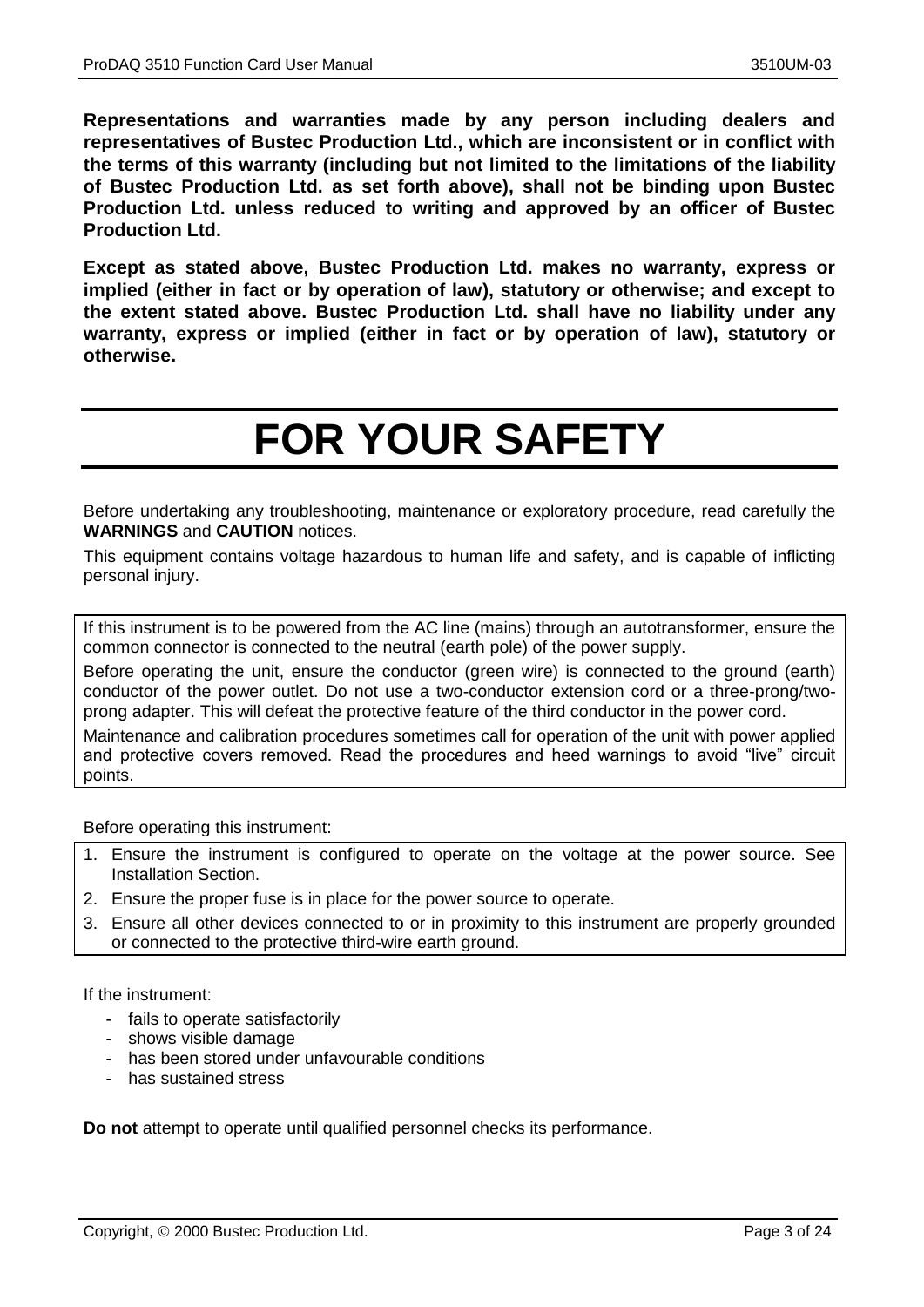## **TABLE OF CONTENTS**

| 1.1              |  |
|------------------|--|
| 1.2              |  |
| 1.3              |  |
| 1.4              |  |
|                  |  |
| 2.               |  |
|                  |  |
| 2.1              |  |
| 2.2              |  |
| 2.3              |  |
| 2.4              |  |
|                  |  |
| 3.               |  |
|                  |  |
| 3.1              |  |
| 3.2              |  |
| 3.3              |  |
| 3.4              |  |
|                  |  |
| $\overline{4}$ . |  |
|                  |  |
| 4.1              |  |
| 4.2              |  |
| 4.2.1            |  |
| 4.2.2            |  |
| 4.3              |  |
| 4.3.1            |  |
| 4.3.2            |  |
| 4.3.3            |  |
| 4.3.4            |  |
|                  |  |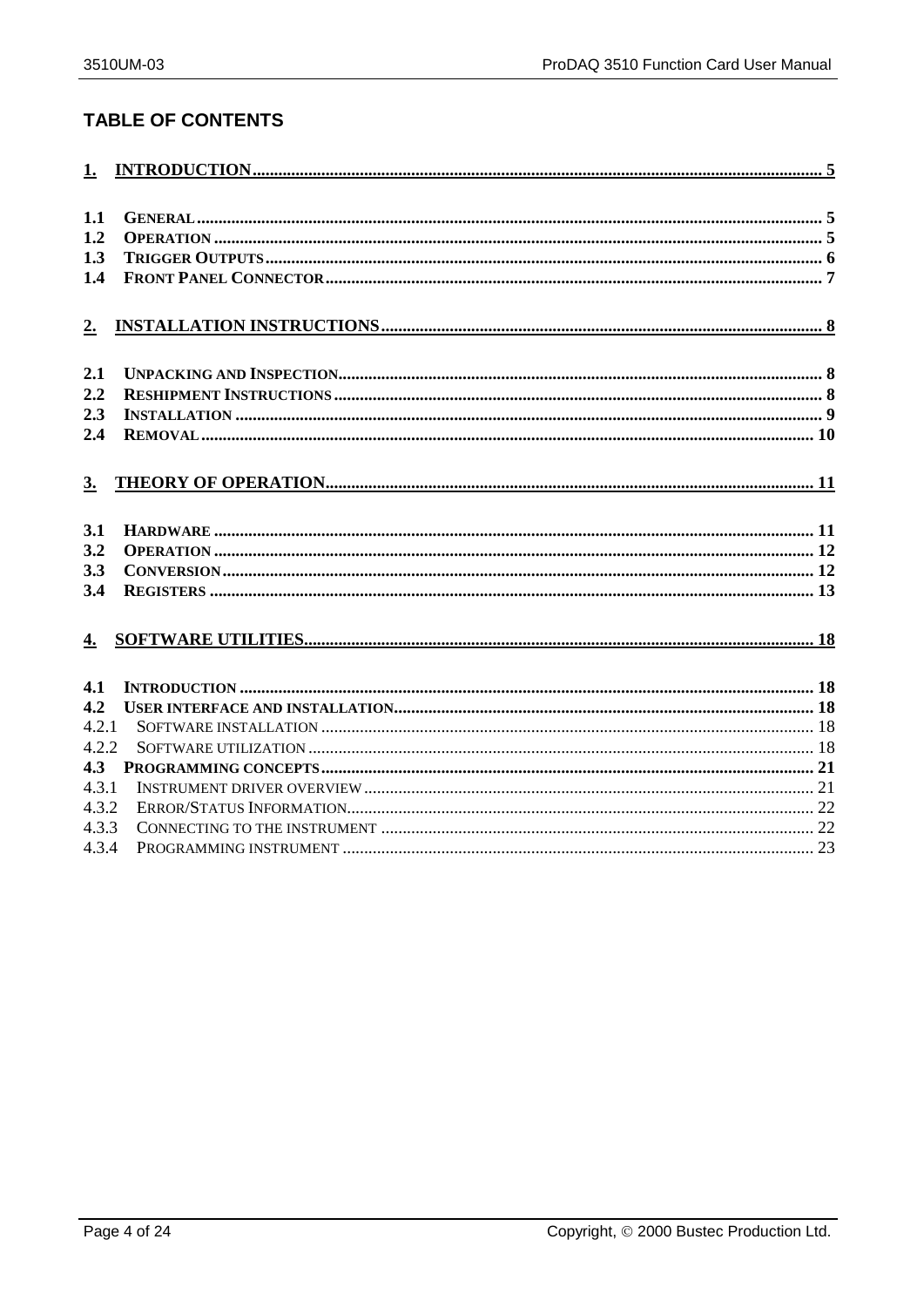## <span id="page-4-0"></span>**1. Introduction**

#### <span id="page-4-1"></span>**1.1 General**

The ProDAQ 3510 Function Card is one of a range of function cards designed to provide full functionality when installed in one of the range of ProDAQ motherboard modules such as the model 3120.

This high-density function card contains 16 fully independent 16bit channels with each having a digital to analog converter specifically designed for DC and low frequency applications. There are 4 versions available providing up to 16 channels in a number of different output voltages, current or combinational formats. Each voltage output channel is provided with a standard filter (100Hz).

All outputs in voltage mode have continuous short circuit protection. Current mode outputs all have over voltage protection. If a high output current is used on multiple channels of a DAC function card, this may restrict the number of 3510 cards that can be fitted into a 3120 module.



Figure 1: The ProDAQ 16 Channel, 16-bit Digital to Analog Converter

Modules are supplied with VXI*pIug&play* drivers conforming to the WiN95 or WINNT standards. ProDAQ modules are able to safely and simply expand your existing hardware systems because they are compatible with all the current popular software environments available. The supplied driver automatically detects and software configures all of the cards fitted within a 3120 ProDAQ module, simplifying system configuration.

### <span id="page-4-2"></span>**1.2 Operation**

This function card is designed as an option to the ProDAQ range of data acquisition VXIbus motherboards. Function cards have no functionality without the motherboard.

Each function card occupies an address range of 64k 16bit words aligned to a 32bit VME address space boundary.

This card functions as a digital to analog output unit when fitted within a ProDAQ VXIbus module. It is designed for slow process control with a maximum speed of 100Hz per channel.

The card is factory configured as either all voltage or current or 8 voltage and 8 current outputs to provide 16 outputs (in 2 groups of 8) with a range of up to +10V, +16V or current output up to 24mA.

The DAC is programmed, by software, to deliver the correct output of 0 to 24mA, 4 to 24mA, 0 to 20mA or voltage. For flexibility the DACs are grouped into two groups of eight channels.

The outputs are protected against damage by protection resistors for current outputs or by a buffer output stage in the case of the voltage mode. A 2-pole output filter is fitted as standard to the voltage channels with characteristics set by the selection of factory installed components on the PCB.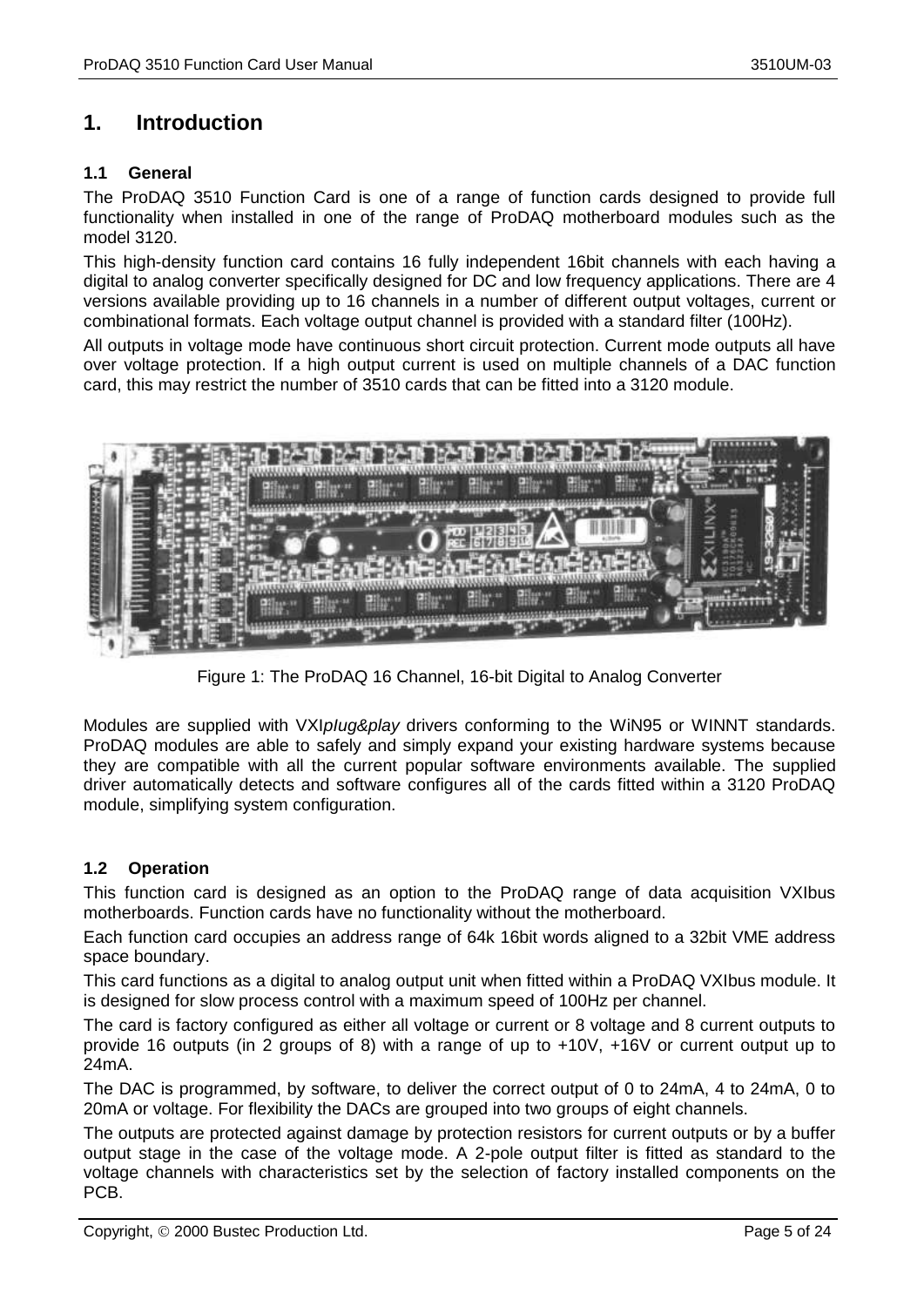The circuitry consists of 16 DAC chips with some active and passive support circuitry. The DAC is serially controlled by an FPGA. The DACs are logically organized in two groups:

G1 DAC's 1, 2, 3, 4, 5, 6, 7 and 8

G2 DAC's 9, 10, 11, 12, 13, 14, 15 and 16

A clock signal, serial data and a load signal control the DAC's data input. The output operation modes (voltage or the different current outputs) are defined by two static signals. In addition, a clear line is used to set the output to the lower boundary of the selected range.

Failures in the output are detected by the DAC and signaled to the FPGA, where they can be read by software. Depending on the programming of the output trigger, the Logical-OR of all failures can be sent to the front panel output.

### <span id="page-5-0"></span>**1.3 Trigger Outputs**

An output trigger signal (to the front panel, to the motherboard or both) may be selected from:

- Software; i.e. write a bit into a control and status register.
- A constant frequency generated by dividing the system clock with a programmable constant.
- The trigger input from the motherboard.
- Alarm output for any DAC detected a failure (current version only no current output). Note:
- Only one trigger source at a time can be active.
- The polarity of the trigger signal is programmable.
- The front panel output is an open collector TTL type, pulled high via a resistor.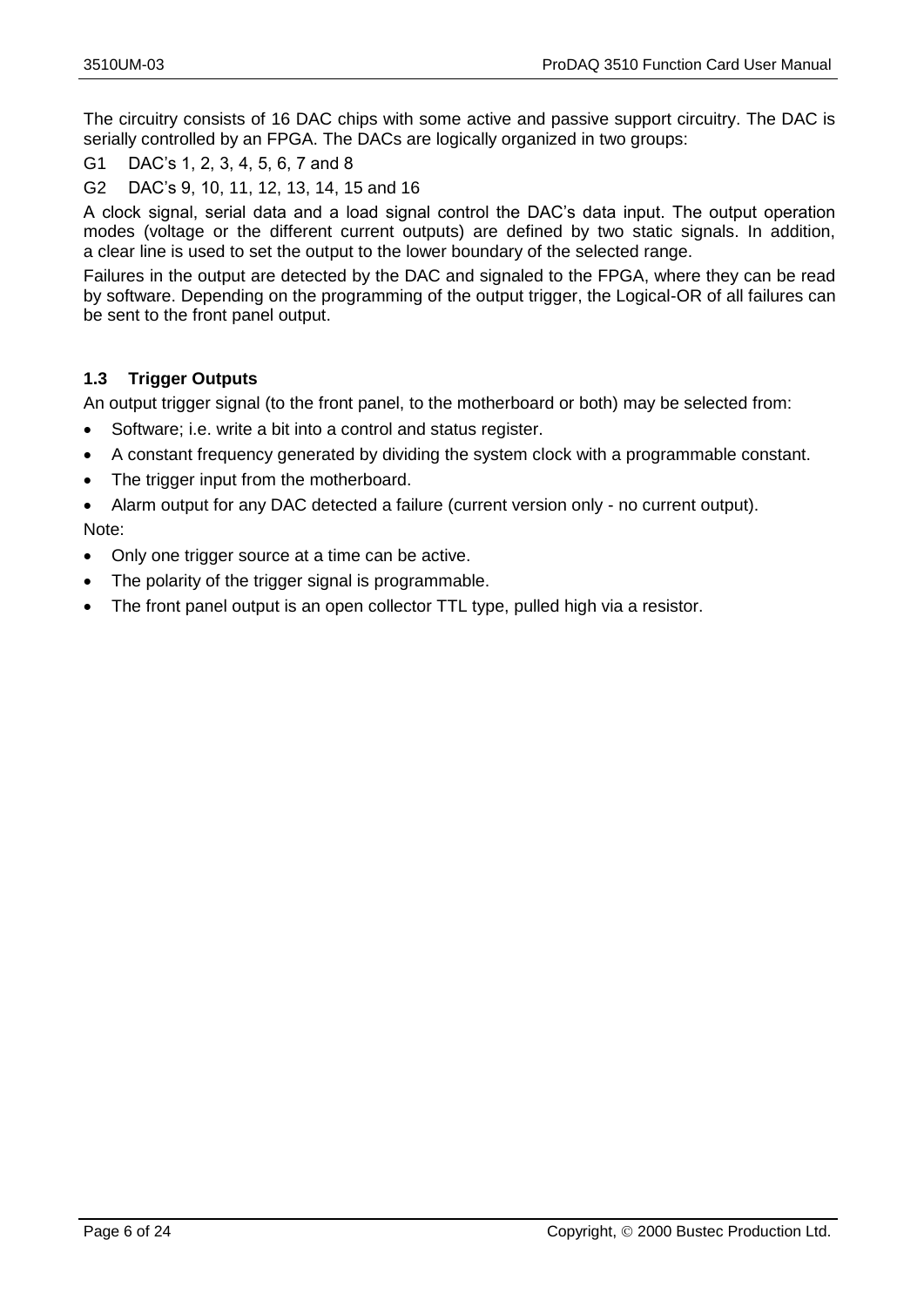### <span id="page-6-0"></span>**1.4 Front Panel Connector**

The front panel is fitted with a high-density female 50pin SCSI type connector. Pin assignment of the 50pin SCSI connector is as follows:

| <b>Signal</b> | <b>Row A</b>            | <b>Row B</b> | <b>Signal</b> |
|---------------|-------------------------|--------------|---------------|
| <b>NC</b>     | 1                       | 26           | Trigger out   |
| <b>GND</b>    | $\overline{2}$          | 27           | <b>GND</b>    |
| <b>GND</b>    | 3                       | 28           | <b>GND</b>    |
| <b>GND</b>    | $\overline{\mathbf{4}}$ | 29           | <b>GND</b>    |
| <b>GND</b>    | 5                       | 30           | <b>GND</b>    |
| <b>GND</b>    | 6                       | 31           | <b>GND</b>    |
| <b>GND</b>    | $\overline{7}$          | 32           | <b>GND</b>    |
| <b>GND</b>    | 8                       | 33           | <b>GND</b>    |
| <b>GND</b>    | 9                       | 34           | <b>GND</b>    |
| Out 16        | 10                      | 35           | <b>GND</b>    |
| Out 15        | 11                      | 36           | <b>GND</b>    |
| Out 14        | 12                      | 37           | <b>GND</b>    |
| Out 13        | 13                      | 38           | <b>GND</b>    |
| Out 12        | 14                      | 39           | <b>GND</b>    |
| Out 11        | 15                      | 40           | <b>GND</b>    |
| Out 10        | 16                      | 41           | <b>GND</b>    |
| Out 9         | 17                      | 42           | <b>GND</b>    |
| Out 8         | 18                      | 43           | <b>GND</b>    |
| Out 7         | 19                      | 44           | <b>GND</b>    |
| Out 6         | 20                      | 45           | <b>GND</b>    |
| Out 5         | 21                      | 46           | <b>GND</b>    |
| Out 4         | 22                      | 47           | <b>GND</b>    |
| Out 3         | 23                      | 48           | <b>GND</b>    |
| Out 2         | 24                      | 49           | <b>GND</b>    |
| Out 1         | 25                      | 50           | <b>GND</b>    |

 $1 \cdot \cdot \cdot 26$ Top

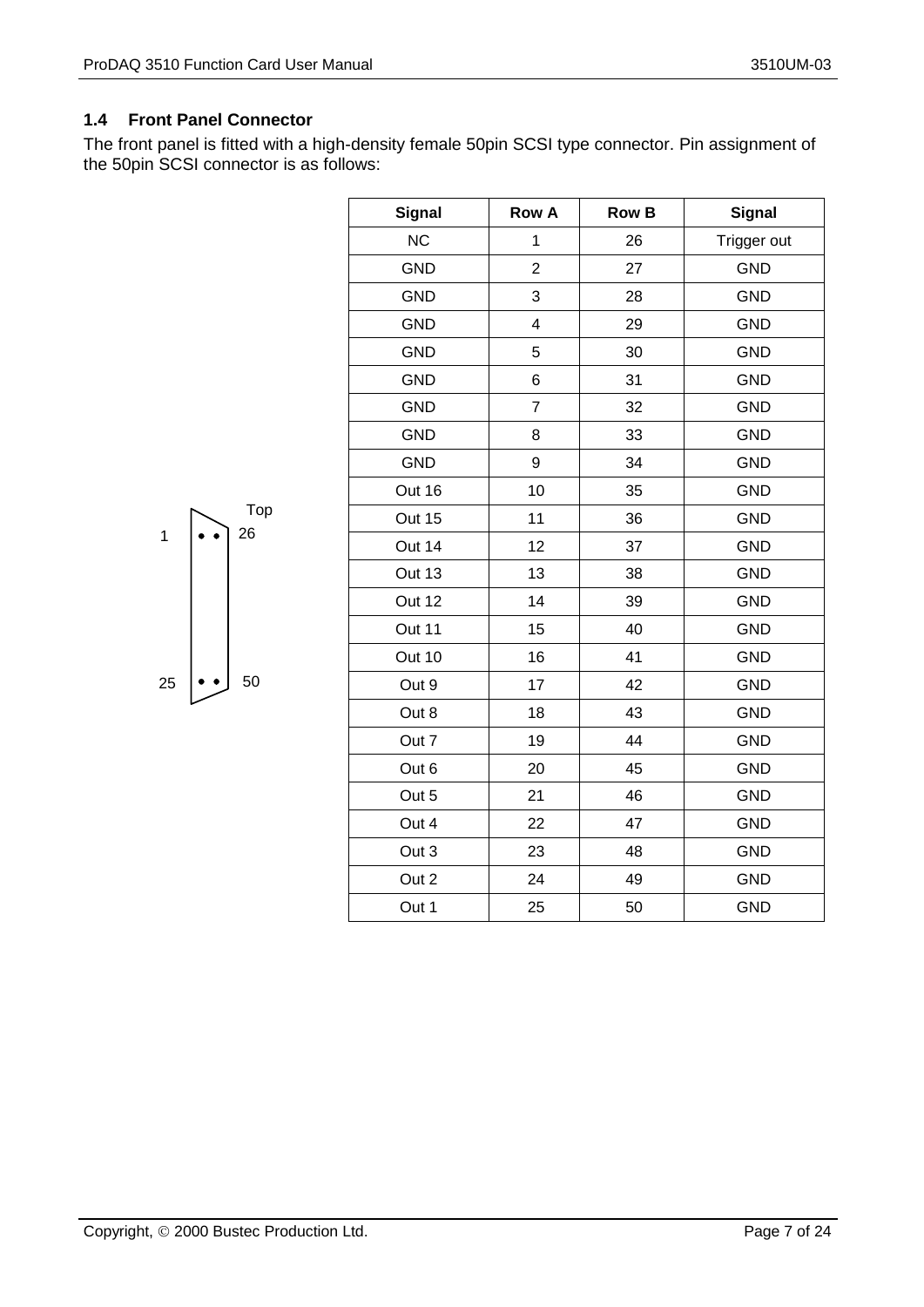# <span id="page-7-0"></span>**2. Installation instructions**

#### <span id="page-7-1"></span>**2.1 Unpacking and Inspection**

- 1. Before unpacking the ProDAQ function card, check the exterior of the shipping carton for any signs of damage. All irregularities should be noted on the shipping bill.
- 2. Remove the function card from its carton, preserving the factory packaging as much as possible.
- 3. Inspect the function card for any defect or damage. Immediately notify the carrier if any damage is apparent.
- 4. Have a qualified person check the instrument for safety before use.



#### *NOTE:*

**Proper ESD handling procedures must always be used when packing, unpacking, or installing any function card. Failure to do so may cause damage to the unit.**

#### <span id="page-7-2"></span>**2.2 Reshipment Instructions**

- 1. Use the original packing material when returning the function card to Bustec Production Ltd. for servicing. The original shipping carton and the instrument's plastic foam will provide the necessary support for safe reshipment.
- 2. If the original packing material is unavailable, wrap the function card in anti- static plastic sheeting and use plastic spray foam to surround and protect the instrument.
- 3. Reship in either the original or a new shipping carton.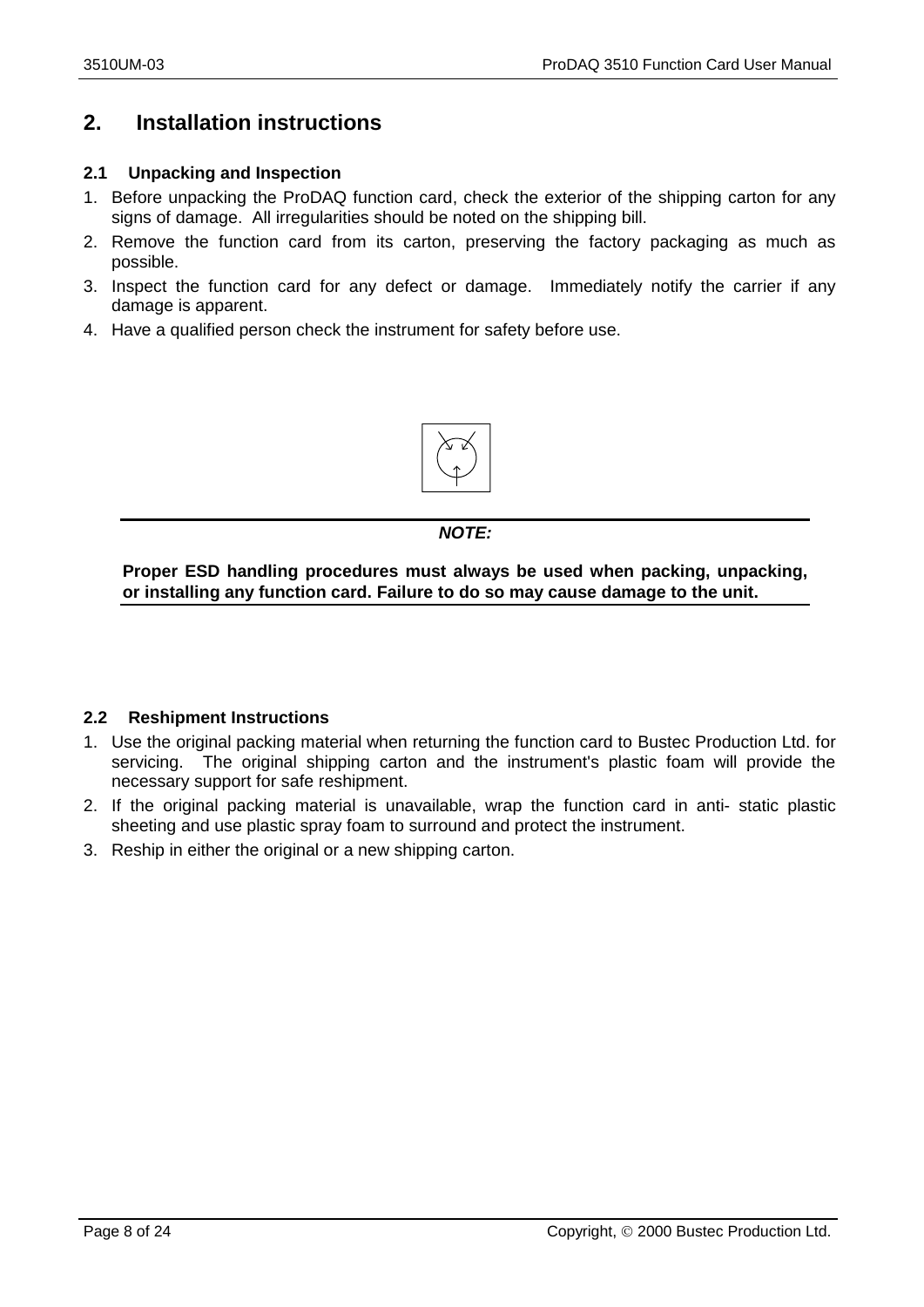#### <span id="page-8-0"></span>**2.3 Installation**

Installing and removing the particular Function Card requires use of an extraction tool. It is used to help align the card and the pins on the motherboard.



Figure 2: The Extraction Tool

The individual Function Card has four small cutouts (two per side) on the rear portion of the card. The extraction tool fits into these cutouts.

#### *CAUTION*

**There are three places (40 pin and two 22 pin connectors) on the motherboard where the Function Card must be plugged in. These pins may bend or break when inserting the Function Card if it is not aligned properly.**

The Function Card is placed into the slot with the connector (50pin SCSI connector) facing the front of the module.

Then, align the back edge (using the extraction tool) with the pins on the motherboard and gently press the Function Card down onto the pins.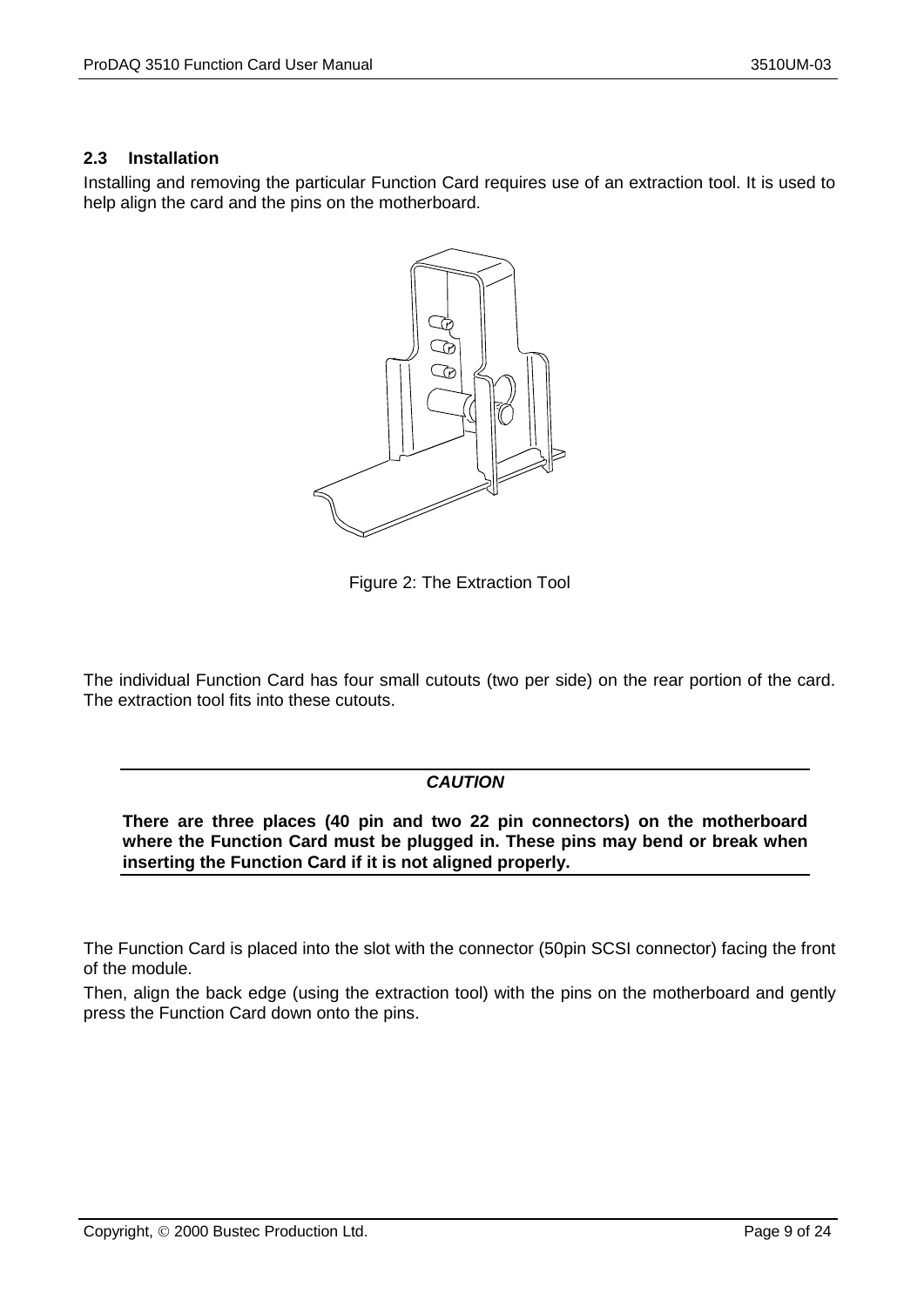There are two screws and two washers that go through the front panel and lock the front of the Function Card. Additionally, there are three other screws and two washers per screw that go on the top of the card and lock it down.



Figure 3: Locking Down A Screw

This procedure is for installing a Function Card that is to be mounted in either slot 2, slot 4, slot 6, or slot 8. For installing a function card in slots 1, 3, 5, or 7, the procedure is the same except that the screws used to fasten it to the chassis are studs (with a male screw on one end and a female screw on the other).

### <span id="page-9-0"></span>**2.4 Removal**

Removing a Function Card is the reverse of the install procedure.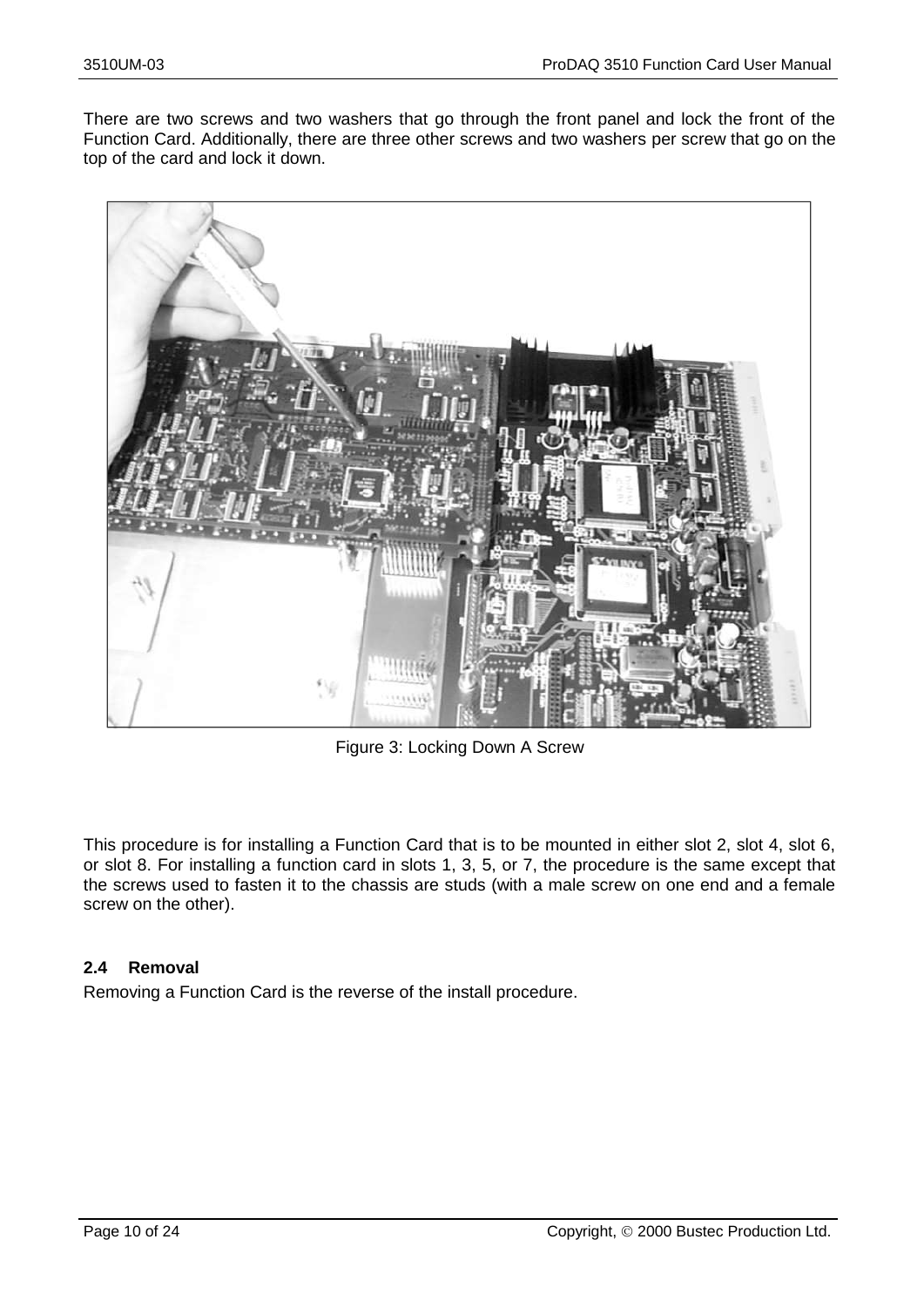# <span id="page-10-0"></span>**3. Theory of operation**

#### <span id="page-10-1"></span>**3.1 Hardware**

This Function card is a 16bit DAC where each channel has its own DAC.

The speed of the DAC is 3.5 ms to settle the current output to 0.01%. The voltage version has an additional low-pass filter output amplifier with a 100 Hz (-3dB) cut-off frequency.

For the current output version the output current range is user programmable, whereas it is a hardware configurable option in case of the voltage output version.

The outputs are protected against damage by resistors in the case of the current output version, or by a buffer output stage in the case of the voltage version.



Figure 4: Simplified DAC block diagram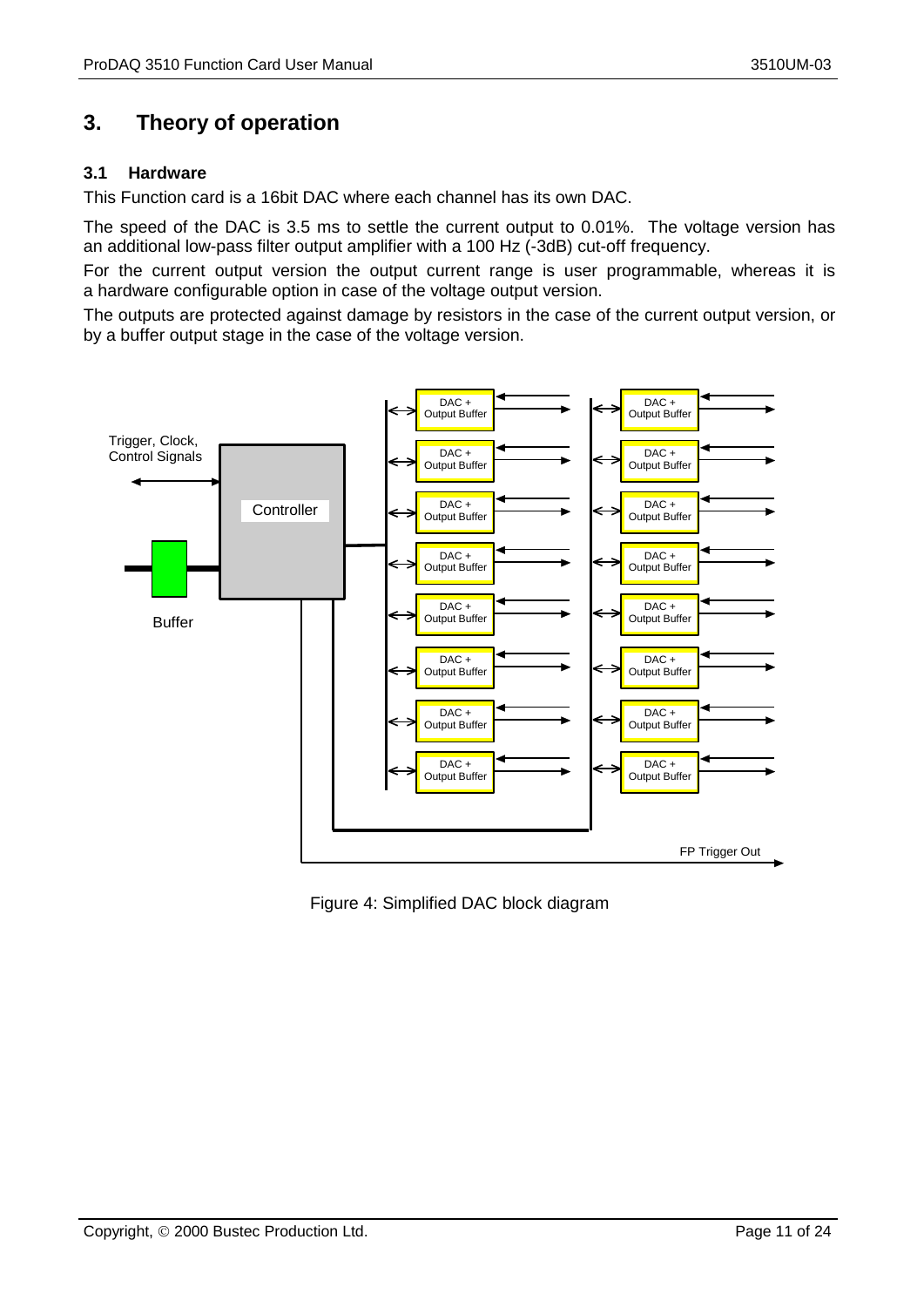### <span id="page-11-0"></span>**3.2 Operation**

The circuitry consists of 16 DAC chips plus active and passive support circuitry. The DAC is serially controlled by a FPGA. The DAC's are logically organized in four groups G0=DAC 1,2,3,4; G1=5,6,7,8; G2=9,10,11,12; G3=13,14,15,16.

Each DAC data input is controlled by a clock signal, serial data and a load signal. The output operation modes (voltage or the different current output) are defined by static signals. In addition a clear line can be employed to set the output to the lower margin output.

Failures in the output (current version only) are detected by the DAC and signalled to the controller, where the failure can be read by software. Depending on the programming of the output trigger, the "Logical OR" of all failures can be sent to the front panel output. The front panel trigger output is an open collector output, with a 16k pull-up resistor.

### <span id="page-11-1"></span>**3.3 Conversion**

To understand the required sequence of operations the following figure shows the internal timing diagram to convert a digital data into the DAC output signal.



Figure 5: Illustration of the DAC timing. (Not to scale)

After the data is written to the internal shift register, the data is loaded serially into the DAC, which takes ~6.8µs. Then the DAC starts the conversion and after 3.5ms the DAC value has been settled to 0.01%. In case of the current output version, it depends on the output impedance when the output signal has reached that level.

3510 card channels with a voltage output have a low pass output filter fitted with a corner frequency of 100Hz (f-3dB). This increases the settling time to 120ms for a 0.01% precision.

After the loading of one DAC channel, the software can safely load another DAC without interfering with the settling of the previously loaded DAC. If a fast controller is used then the DAC status should be monitored to ensure that there is no loading activity of the previous channel.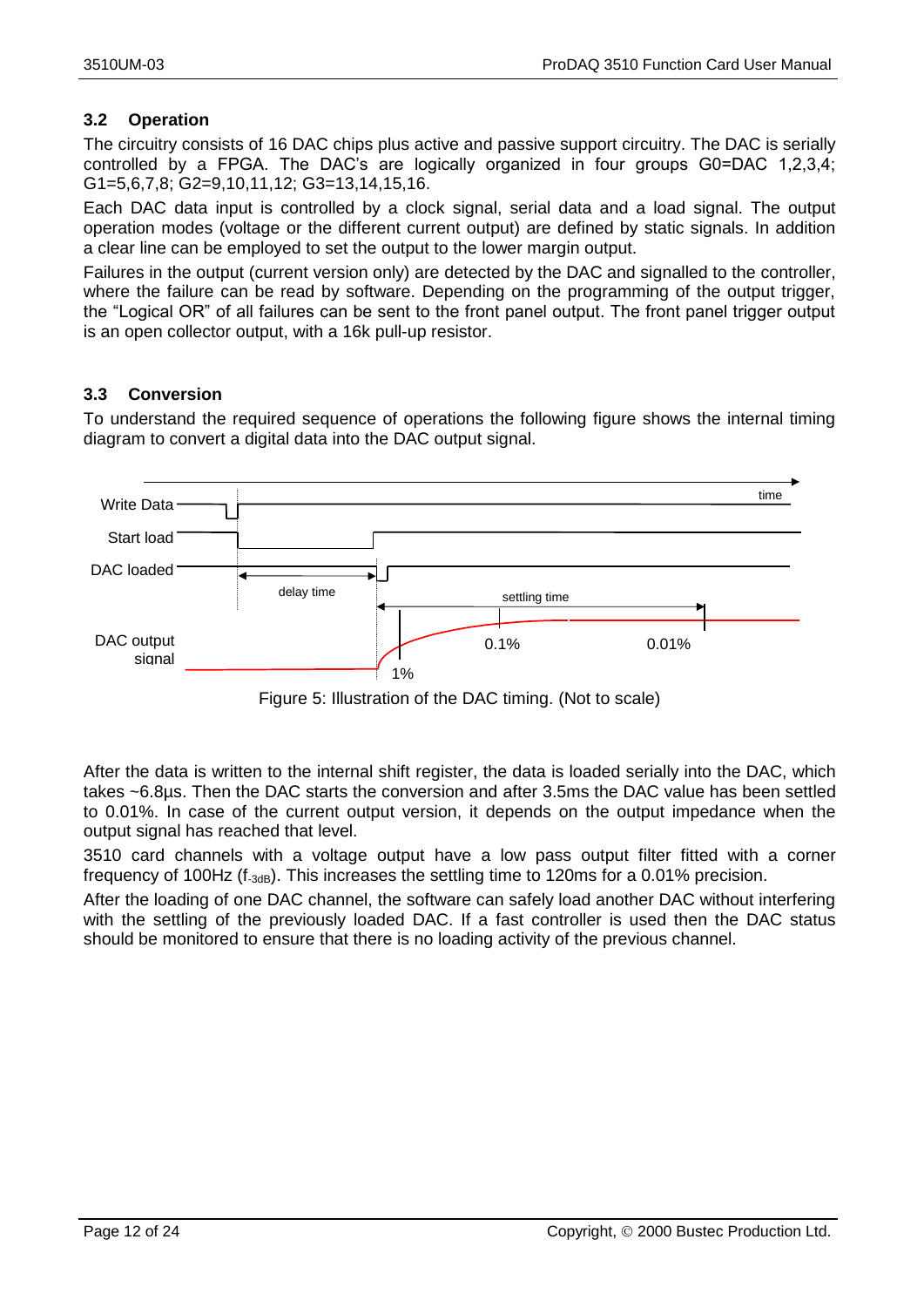#### <span id="page-12-0"></span>**3.4 Registers**

An output trigger signal (to the front panel or to the MB) can be selected from the following:

- Software; i.e. write a bit into a control and status register.
- A constant frequency generated by dividing the system clock with a programmable constant.
- The trigger input from the motherboard.
- Alarm output for any DAC detected failure (current version)**.**
- The polarity of the trigger signal is programmable.
- The front panel output is a TTL open collector type.
- Only one trigger source at a time can be active.

| <b>Address</b>      | Name                  | Function                                                                         |
|---------------------|-----------------------|----------------------------------------------------------------------------------|
| $\Omega$            | <b>FCID</b>           | ID register $=0x9010$                                                            |
| 1                   | <b>FCSER</b>          | serial Number                                                                    |
| 2                   | <b>GCSR</b>           | general control and status register                                              |
| 3                   | <b>FCLEN</b>          | size of installed $FIFO = 0$                                                     |
| 5                   | <b>OTRI</b>           | output trigger control                                                           |
| 7                   | <b>DIVCLK</b>         | system clock divider not used by DAC (for testing only)                          |
| 8                   | <b>MODE</b>           | R/W left for Software purpose                                                    |
|                     |                       | bit 0 if set DAC serial Output disabled (for testing only)                       |
| E                   | <b>FAIL</b>           | failure indicator from the DAC's (RO) $0 \rightarrow 15$                         |
|                     |                       | if a bit is 0 then the responding channel has an error                           |
| F                   | <b>DACMODE</b>        | DAC mode R/W                                                                     |
| $80 \rightarrow 8F$ | DAC1 $\rightarrow$ 16 | write to DAC 1 $\rightarrow$ 16 store the information and loads the DAC serially |
| 80                  | <b>RDAC</b>           | read back the content of the DAC shift register                                  |

#### **FCID** Function Card Id = 9010 (read only)

**FCver** Version number, content defined by Bustec Production Ltd. (read only).

#### **GCSR** General Control and Status Register

| <b>Bit</b>       | 15 | 14 | 13 | 12           | 11            | 10 | 9        | 8                                   |   | 6 | 5 | 4 | 3 | 2                                               |                          | 0         |
|------------------|----|----|----|--------------|---------------|----|----------|-------------------------------------|---|---|---|---|---|-------------------------------------------------|--------------------------|-----------|
| <b>Operation</b> | ۰  | -  |    |              |               |    |          |                                     | - | - | - |   | - | <b>RO</b>                                       | $\overline{\phantom{a}}$ | <b>RW</b> |
| <b>Initial</b>   | X  | X  | X  | $\mathsf{x}$ | X             | X  | X        | X                                   | X | X | X | X | X | 0                                               | X                        | 0         |
| <b>Content</b>   |    |    |    |              |               |    | Not Used |                                     |   |   |   |   |   | Activ<br>е                                      |                          | Rese      |
|                  |    |    |    |              | <b>Active</b> |    |          | chip(s) the bit is set to 1.        |   |   |   |   |   | As long as the FPGA downloads data into the DAC |                          |           |
|                  |    |    |    |              | <b>Reset</b>  |    |          | 1 resets the internal control logic |   |   |   |   |   |                                                 |                          |           |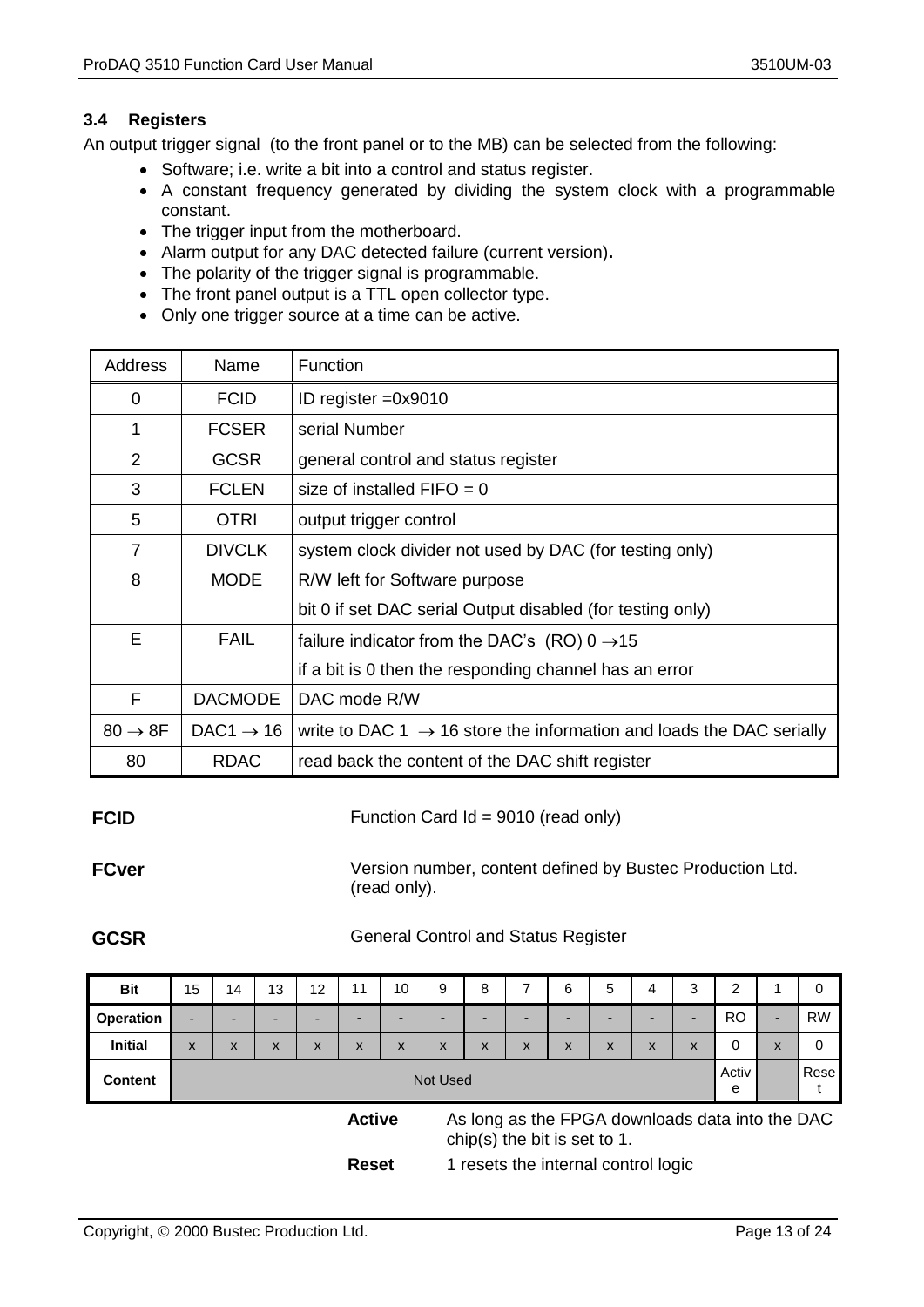**FCLEN** FIFO length (read only).

| <b>Bit</b>     | 15 | 14 | 12<br>IJ | 12<br>$\sim$ | 11<br>. . | 10 | 9 |                   | - | ∼ | v |   | $\sqrt{2}$<br>w | $\mathbf{r}$<br>- |   | u |
|----------------|----|----|----------|--------------|-----------|----|---|-------------------|---|---|---|---|-----------------|-------------------|---|---|
| <b>Initial</b> |    | U  | 0        | 0            |           |    | 0 |                   | U |   |   | ⌒ | 0               | $\sim$<br>U       | U | 0 |
| <b>Content</b> |    |    |          |              |           |    |   | $FIFO length = 0$ |   |   |   |   |                 |                   |   |   |

### **OTRI** Output trigger control

| <b>Bit</b>     | 15   | 14 | 13       | 12          | $-11$ | 10         | 9          | 8          | -   | 6   | 5           | 4 | 2 | ◠        |   |   |
|----------------|------|----|----------|-------------|-------|------------|------------|------------|-----|-----|-------------|---|---|----------|---|---|
| <b>Initial</b> | 0    | 0  | 0        |             | 0     |            |            | 0          | 0   | 0   |             | 0 | 0 | 0        | 0 | 0 |
| <b>Content</b> | Stat |    | Not used | DAC<br>Fail | Pol   | <b>FPo</b> | <b>MBP</b> | <b>MBL</b> | SWT | MBT | <b>DivC</b> |   |   | not used |   |   |

| <b>DivC</b>    | use Clock Divider                                                             |
|----------------|-------------------------------------------------------------------------------|
| <b>MBT</b>     | trigger Input from MB                                                         |
| <b>SWT</b>     | software trigger                                                              |
| MBL            | enable trigger to MB, signal is a level                                       |
| MBP            | enable trigger pulse to MB. Pulse is $5 \times$ clock signal width =<br>125ns |
| <b>FPo</b>     | enabled the Trigger to front panel output (plain signal)                      |
| Pol            | change polarity of output                                                     |
| <b>DACFail</b> | enable failure OR                                                             |
| <b>Stat</b>    | status of the trigger line to the MB                                          |
|                |                                                                               |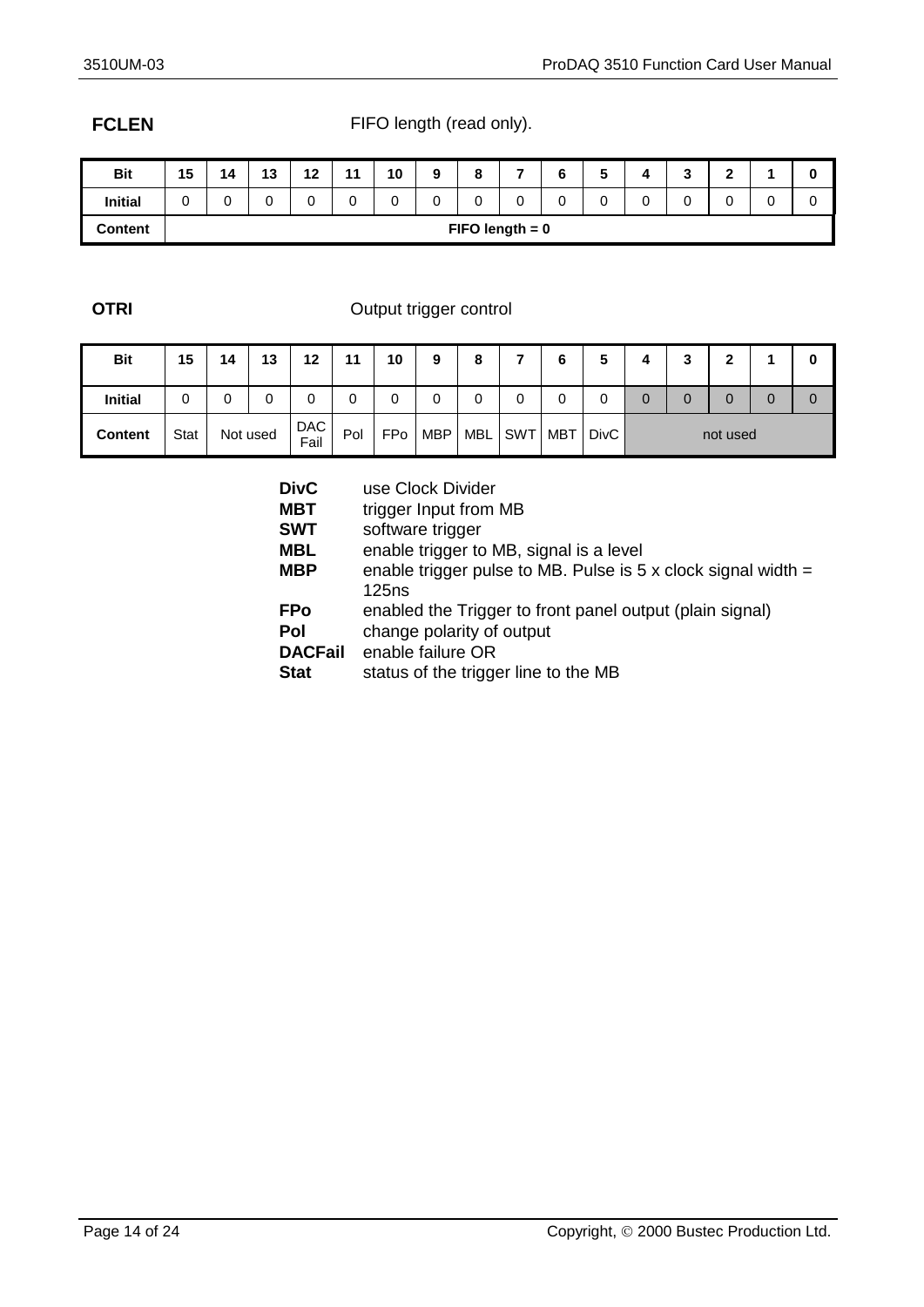**DIVCLK** Defines the divider factor by which the system clock is divided. This may be used as a clock signal. However the software does not use it.

| <b>Bit</b>       | 15 | 14                | 13                       | 12                        | 44       | 10                       | 9                        | 8                        | -         | 6         | 5         | 4         | っ<br>J         | າ         |           | υ         |
|------------------|----|-------------------|--------------------------|---------------------------|----------|--------------------------|--------------------------|--------------------------|-----------|-----------|-----------|-----------|----------------|-----------|-----------|-----------|
| <b>Operation</b> | -  | $\blacksquare$    | $\overline{\phantom{0}}$ | $\overline{\phantom{0}}$  | -        | $\overline{\phantom{0}}$ | $\overline{\phantom{0}}$ | $\overline{\phantom{0}}$ | <b>RW</b> | <b>RW</b> | <b>RW</b> | <b>RW</b> | <b>RW</b>      | <b>RW</b> | <b>RW</b> | <b>RW</b> |
| <b>Initial</b>   | X  | $\checkmark$<br>ᄉ | X                        | $\mathbf{v}$<br>$\lambda$ | X        | X                        | X                        | X                        | 0         | 0         |           | ∩<br>U    | 0              | 0         | 0         | 0         |
| <b>Content</b>   |    |                   |                          |                           | Not Used |                          |                          |                          |           |           |           |           | <b>Divider</b> |           |           |           |

**Mode** Read write register

| <b>Bit</b>       | 15        | 14        | 13        | 12        | 44        | 10        | 9                | 8         | –         | 6         | 5         | 4         | 3         | 2         |           | 0           |
|------------------|-----------|-----------|-----------|-----------|-----------|-----------|------------------|-----------|-----------|-----------|-----------|-----------|-----------|-----------|-----------|-------------|
| <b>Operation</b> | <b>RW</b> | <b>RW</b> | <b>RW</b> | <b>RW</b> | <b>RW</b> | <b>RW</b> | <b>RW</b>        | <b>RW</b> | <b>RW</b> | <b>RW</b> | <b>RW</b> | <b>RW</b> | <b>RW</b> | <b>RW</b> | <b>RW</b> | <b>RW</b>   |
| <b>Initial</b>   | 0         | 0         |           |           |           |           |                  | 0         | 0         |           |           | 0         | 0         |           | 0         |             |
| Content          |           |           |           |           |           |           | Software purpose |           |           |           |           |           |           |           |           | <b>DisD</b> |

**DisD** Disable data output to DAC

**Fail Fail** Indicates that when the current set by the DAC is not reached by the hardware.

| <b>Bit</b>     | 15 | 14 | 13 | 12 | 11                | 10 | 9  | 8           |   | 6 | 5        | 4 | ີ<br>ت                                                                                              | ົ |   |  |
|----------------|----|----|----|----|-------------------|----|----|-------------|---|---|----------|---|-----------------------------------------------------------------------------------------------------|---|---|--|
| Init.          |    | 0  |    |    | 0                 | 0  | 0  | $\mathbf 0$ | 0 |   | $\Omega$ | 0 | 0                                                                                                   |   |   |  |
| <b>Content</b> |    |    |    |    |                   |    |    |             |   |   |          |   | DAC   DAC   DAC   DAC   DAC   DAC   DAC   DAC   DAC   DAC   DAC   DAC   DAC   DAC   DAC   DAC   DAC |   |   |  |
|                | 16 | 15 | 14 | 13 | $12 \overline{ }$ | 11 | 10 | 9           | 8 |   | 6        | 5 | 4                                                                                                   | 3 | ⌒ |  |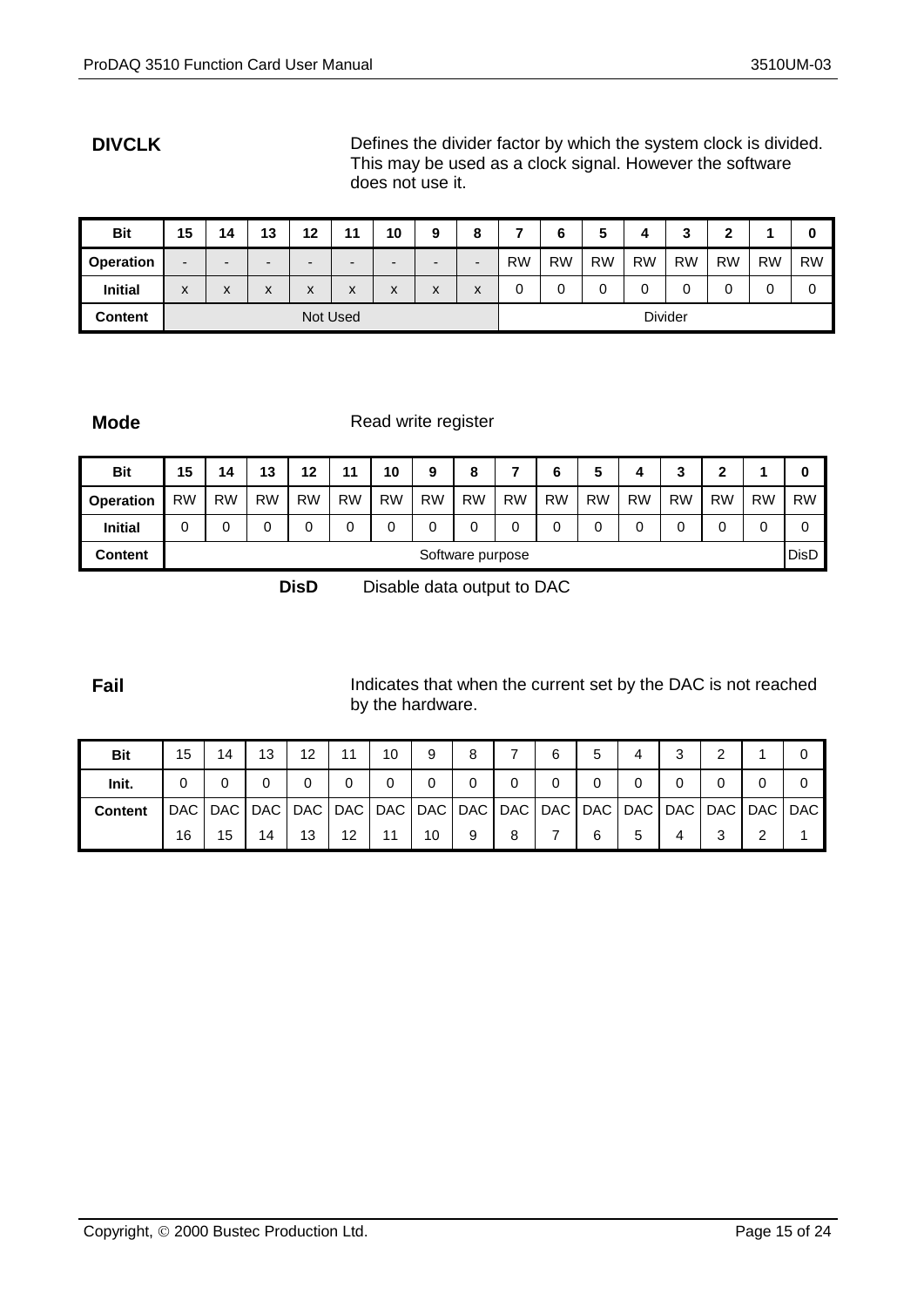**DACmode** DAC mode R/W

| <b>Bit</b>       | 15        | 14  | 13 | 12<br>. . |                 | 10             | a        | ၓ |                        | 6   | ັ | 4        | ົ<br>ບ          | ີ<br>▃ |          | υ |
|------------------|-----------|-----|----|-----------|-----------------|----------------|----------|---|------------------------|-----|---|----------|-----------------|--------|----------|---|
| Init.            | C         | U   | u  |           | ບ               |                | ັ        |   | ື                      |     |   | ⌒<br>ັ   | 0               | 0      |          | ◡ |
| <b>Con-tents</b> | <b>OP</b> | Clr |    | Range G3  | ОP              | Clr            | Range G2 |   | $\overline{OP}^{\tau}$ | Clr |   | Range G0 | OP <sup>T</sup> | Clr    | Range G0 |   |
|                  | TF3       | G3  |    |           | TF <sub>2</sub> | G <sub>2</sub> |          |   | E <sub>4</sub>         | G1  |   |          | F <sub>0</sub>  | G0     |          |   |

**Clear** 1-sets the output to the bottom of the span

#### 0-normal operation

**NOTE:** The read back bit value is inverted for all clear signals! The default value after HW initialisation is  $1 =$  clear.

**Range Select** In four groups of four AD420

| RS <sub>2</sub> | RS <sub>1</sub> |                |
|-----------------|-----------------|----------------|
|                 |                 | Voltage output |
|                 |                 | $4mA - 20mA$   |
|                 |                 | 0mA - 20mA     |
|                 |                 | $0mA - 24mA$   |

**NOTE:** The read back bit value is inverted for all RS2, RS1 signals! The default value after HW initialization is 0-24mA.

#### **Option Flags**

OPTFLAG 3 (R14) 0-All channels are either voltage or current 1-(no pull-down installed) mixed Mode, first 8 are current, second 8 are voltage

| OPTFLAG2 R13     | OPTFLAG1 R12     | OPTFLAG0 R11     | output variant            |  |
|------------------|------------------|------------------|---------------------------|--|
| Not fitted $= 1$ | not fitted $= 1$ | not fitted $= 1$ | current version (Std Opt) |  |
| Not fitted $= 1$ | not fitted $= 1$ | fitted $= 0$     | $0-5V$                    |  |
| Not fitted $= 1$ | Fitted = $0$     | not fitted $= 1$ | $0-10V + (Std Opt)$       |  |
| Not fitted $= 1$ | Fitted = $0$     | fitted $= 0$     | 0-16V (Std Opt)           |  |
| fitted = $0$     | not fitted $= 1$ | not fitted $= 1$ | $+/- 5V$                  |  |
| fitted $= 0$     | not fitted $= 1$ | fitted $= 0$     | $+/- 10V$ (Std Opt)       |  |
| fitted $= 0$     | Fitted = $0$     | not fitted $= 1$ | $+/- 16V$                 |  |
| fitted $= 0$     | Fitted = $0$     | fitted $= 0$     | special custom version    |  |

In the following table 0 indicates a pull-down is installed!

Standard Version for bipolar voltage version

<sup>+</sup> Standard Version for unipolar voltage version

**Note:** The default output after reset in the voltage mode is bottom of the range. Software will set it to zero if a bipolar range is detected.

The connected equipment should be able to withstand voltages up to  $±$  30 V without damage!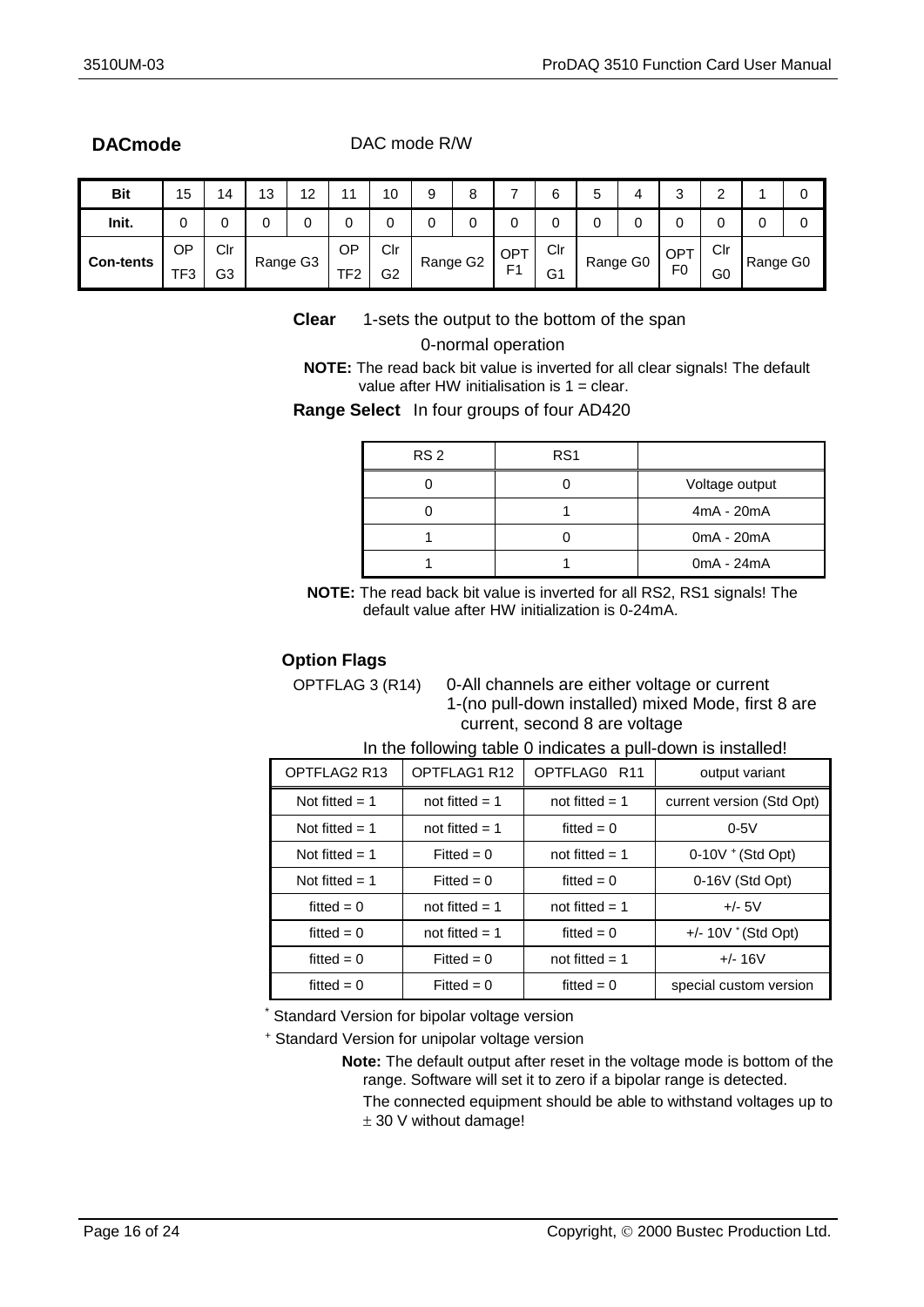**DAC1 - DAC16** These registers have only write access

| <b>Bit</b>     | 15                                    | 14 | $\Lambda$<br>ں ا | $\sqrt{2}$<br>$\sim$ | $\overline{A}$ | 10 | a<br>s |  | - | 6 | -<br>ັ | ⌒<br>ບ | $\sim$<br>- | ⊾. |
|----------------|---------------------------------------|----|------------------|----------------------|----------------|----|--------|--|---|---|--------|--------|-------------|----|
| <b>Initial</b> |                                       | U  |                  |                      |                |    |        |  |   |   |        | ິ      | ∼           |    |
| <b>Content</b> | New DAC value to be loaded into a DAC |    |                  |                      |                |    |        |  |   |   |        |        |             |    |

A write in one of the DAC registers loads automatically the new value into the DAC.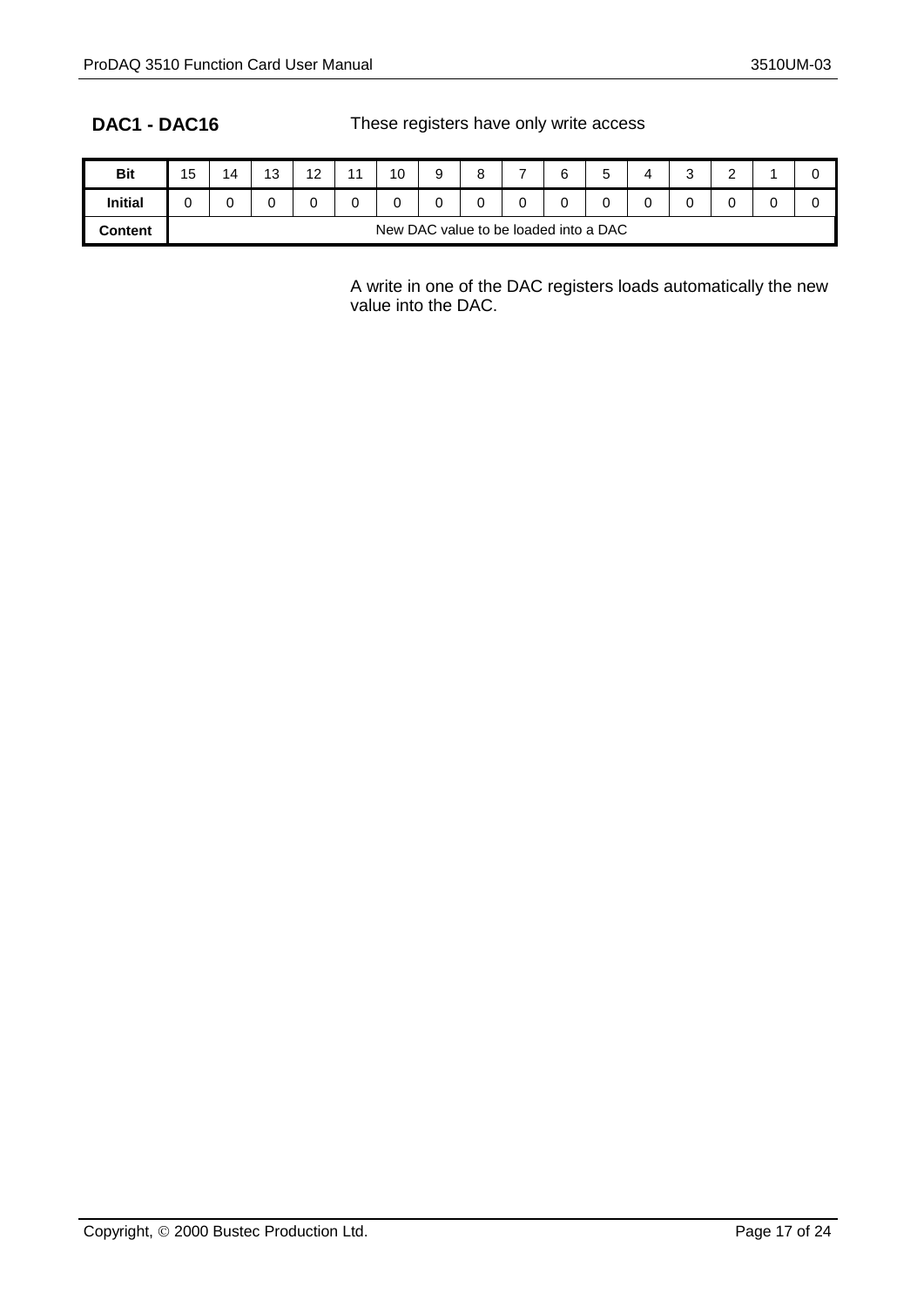# <span id="page-17-0"></span>**4. Software utilities**

#### <span id="page-17-1"></span>**4.1 Introduction**

Plug and play software was developed in compliance with the ProDAQ software line. Supported software package encompasses the instrument driver, Soft Front Panel, documentation and examples. The VXI*plug&play* soft front panel is a graphical user interface application developed for the instrument (Trigger/Clock function card). It is used to verify instrument operation and functionality when the instrument is first integrated into a system. It provides instrument control in a user-friendly environment, being both Windows 95 and NT compatible. The user interface uses the installed driver to control and operate the instrument. The soft font panel may be also used as a discussion on the top-level driver functions developed and their use in an application environment.

#### <span id="page-17-2"></span>**4.2 User interface and installation**

### <span id="page-17-3"></span>**4.2.1 Software installation**

With the function card a VXI*plug&play* Disk is delivered. It contains the software required to operate the function card in the ProDAQ environment. After the 16-Ch. DAC Function Card has been installed into the 3120 or 3150 motherboard, the VXI*plug&play* software may be used to communicate with the motherboard. To install the software, first power on the mainframe, then perform the following operations:

- 1. Start Windows (95 or NT) on your computer if it is not already running.
- 2. Ensure no ProDAQ software is currently running on your computer.
- 3. Insert the ProDAQ 3510 installation disk #1 into the 3  $\frac{1}{2}$ " floppy disk drive.
- 4. Launch the SETUP.EXE program.
- 5. Follow the instructions presented by the SETUP program.

After the SETUP program has completed, the executable Soft Front Panel program may be run. The drivers are available for WIN 95 or WIN NT. In the following table win**xx** stands for the particular version being used. If the system is a Windows NT then the VXI*plug&play* path is \Vxipnp\WinNT

| Description                                       | File          | <b>Hard Disk Destination</b> |  |  |  |  |  |
|---------------------------------------------------|---------------|------------------------------|--|--|--|--|--|
| <b>Instrument Driver</b>                          |               |                              |  |  |  |  |  |
| <b>Driver Source</b>                              | bu3510.c      | \Vxipnp\winxx\bu3510         |  |  |  |  |  |
| <b>Header File</b>                                | bu3510.h      | \Vxipnp\winxx\include\       |  |  |  |  |  |
| <b>Function Panel</b>                             | bu3510.fp     | \Vxipnp\winxx\bu3510\        |  |  |  |  |  |
| Microsoft Windows DLL                             | bu3510_32.dll | \Vxipnp\winxx\bin\           |  |  |  |  |  |
| Common Interface Library Windows DLL              | bu3100_32.dll | \Vxipnp\winxx\bin\           |  |  |  |  |  |
| Microsoft Windows import Library                  | bu3510.lib    | \Vxipnp\winxx\lib\msc\       |  |  |  |  |  |
| Common Interface Microsoft Windows import Library | bu3100.lib    | \Vxipnp\winxx\lib\msc\       |  |  |  |  |  |
| Microsoft Visual Basic function declaration file  | $bu3510$ .bas | \Vxipnp\winxx\include\       |  |  |  |  |  |
| Driver documentation                              | $bu3510$ .doc | \Vxipnp\winxx\bu3510\        |  |  |  |  |  |
| Driver Windows help                               | bu3510.hlp    | \Vxipnp\winxx\bu3510\        |  |  |  |  |  |
| Soft Front Panel executable file                  | bu3510.exe    | \vxipnp\winxx\bu3510\        |  |  |  |  |  |
| Qt library shared DLL                             | qt-mt303.dll  | %winsysdir%\                 |  |  |  |  |  |

### <span id="page-17-4"></span>**4.2.2 Software utilization**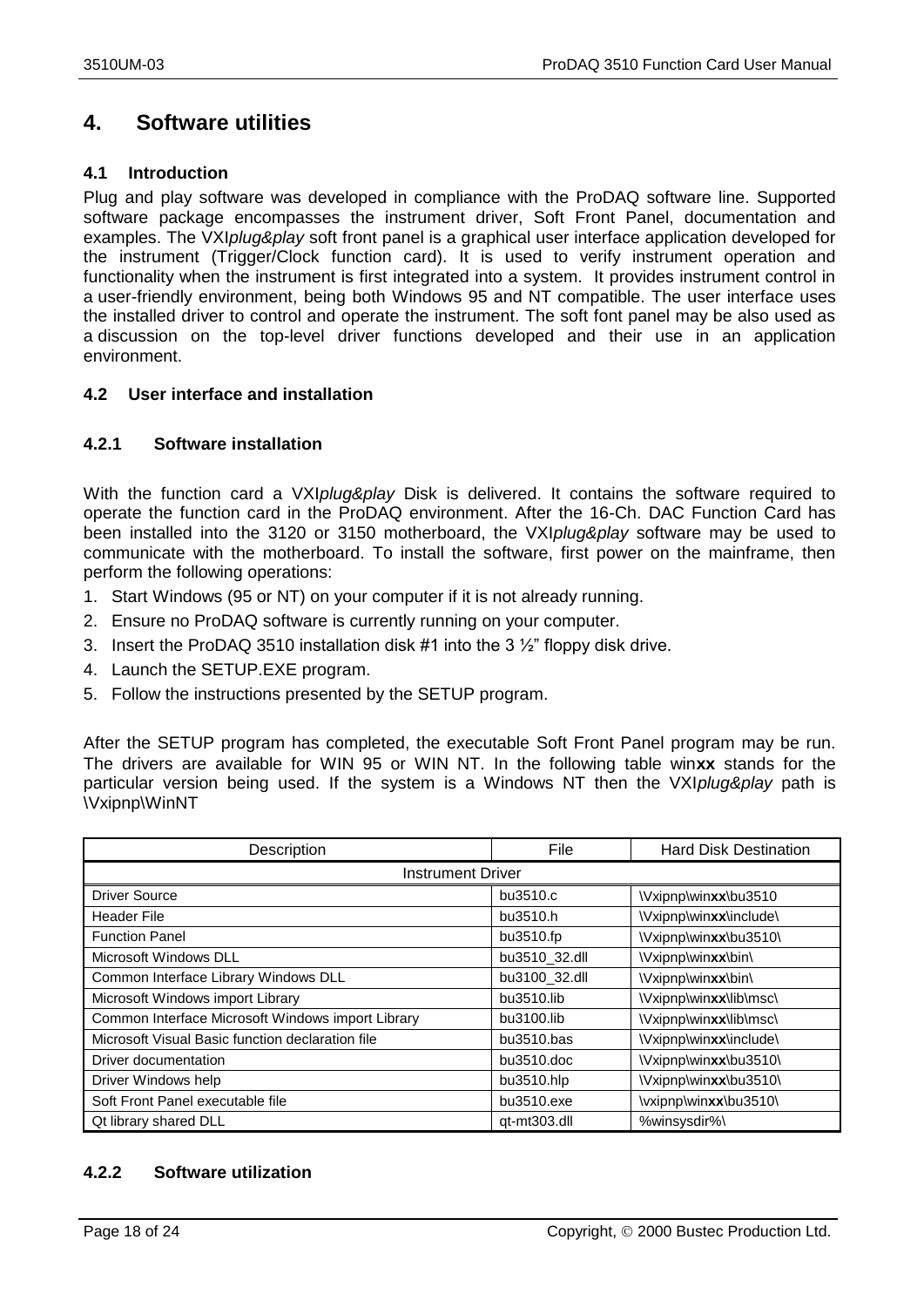The purpose of Soft Front Panel is to demonstrate instrument's abilities. The soft font panel may be also used as a discussion on the top-level driver functions developed and their use in an application environment.

After the start of the Soft Front Panel application, the user will be presented with a dialog box showing all available ProDAQ 3510 instruments in a system, allowing the selection of one instrument, which will be operated. Due to imposed limitations, there is no possibility to control simultaneously two or more instruments fitted to the same motherboard. If there is only one instrument available, this dialog box will not appear and this instrument will be automatically selected for operation. In order to run the user interface for the chosen 3510, select the appropriate position from the list and press OK button.

|                                                                                    | ProDAQ 3510 SFP Select Function Card |  |
|------------------------------------------------------------------------------------|--------------------------------------|--|
| Found Systems<br>v×l0<br>由- Slot 10 - 3120<br>다- Slot 2 - 3150<br>i—FC 4<br>$-FC6$ | FC Type<br>3510<br>3510              |  |
| 中 Slot 7 - 3120<br>OΚ                                                              | Cancel                               |  |



This will invoke the main Soft Front Panel window as shown in [Figure 7.](#page-19-0)

The soft front panel consist of the main window only and its operation is very simple. The window is divided into four groups where each group contains four channels. The group can be voltage or current type and the controls differ accordingly. For each channel there is possible to set the value in defined range. For the current type group there is also possible to select a range of output current using combo box provided, for the voltage type the range is fixed. Additionally there is an error indication feature for each current type channel. It consists of LED control, which turns red when an error occurres.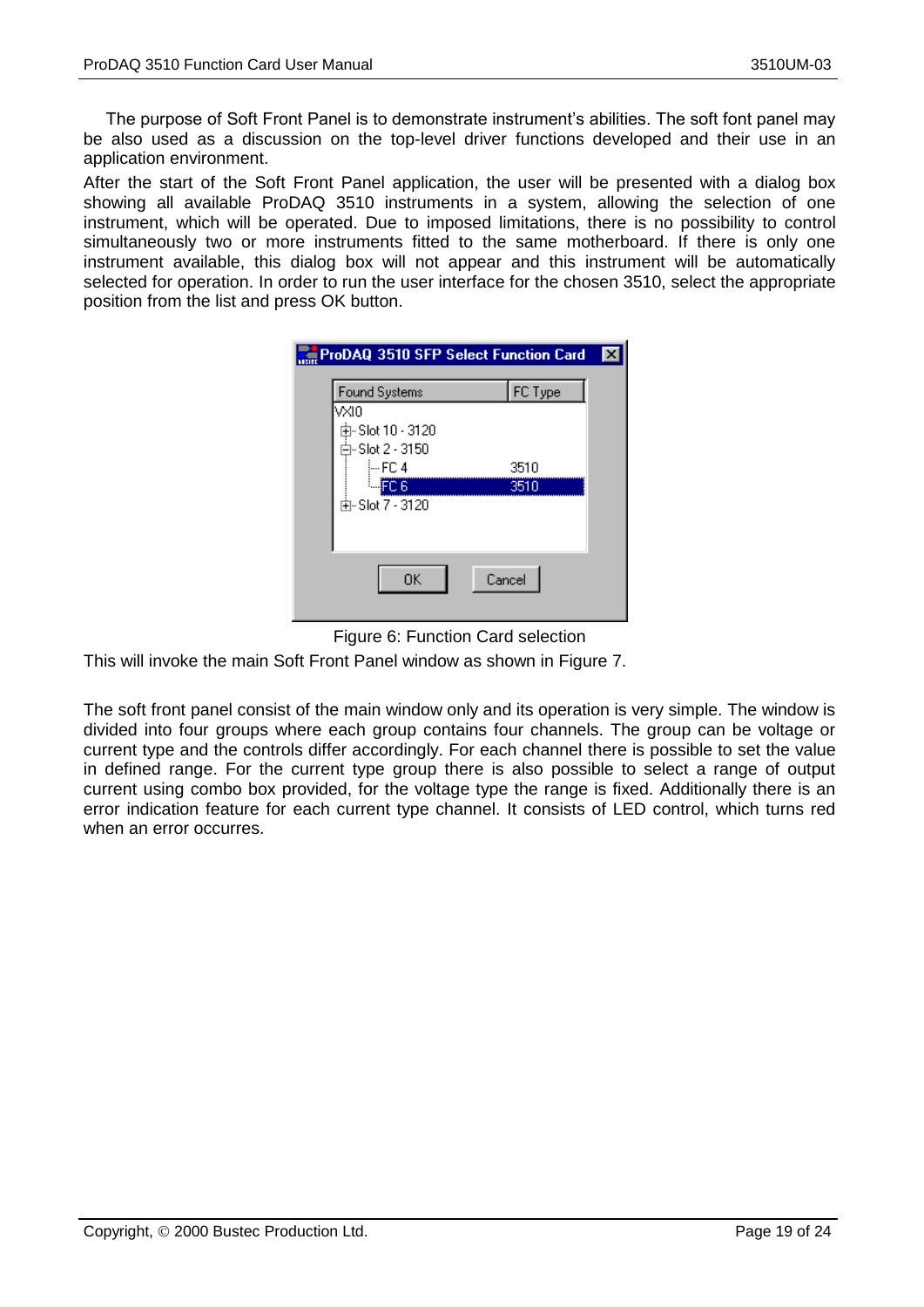| ProDAQ 3510 Soft Front Panel                                                                                                                                              |                                                                                                                                                                                                                                                          |                                               |
|---------------------------------------------------------------------------------------------------------------------------------------------------------------------------|----------------------------------------------------------------------------------------------------------------------------------------------------------------------------------------------------------------------------------------------------------|-----------------------------------------------|
| bustec                                                                                                                                                                    | ProDAQ 3510<br><b>16-Ch. DAC FC</b>                                                                                                                                                                                                                      | plug&play                                     |
| Group 1 - Current Output<br>칊<br>Channel 1:<br>0.000<br>흞<br>Channel 2:<br>0.000<br>픺<br>Channel 3:<br>6.000<br>흴<br>Channel 4:<br>0.000<br>Current Range:<br>0-24mA      | Group 2 - Current Output<br>O<br>O<br>릚<br>Channel 5:<br>0.000<br>$\circledcirc$<br>O<br>클<br>Channel 6:<br>0.000<br>$\circledcirc$<br>흞<br>$\bullet$<br>Channel 7:<br>0.000<br>O<br>O<br>흴<br>Channel 8:<br>0.000<br>Current Range:<br>0-24mA<br>▾<br>▾ | <b>O</b> Active<br>Slot 10<br>FC <sub>3</sub> |
| Group 3 - Voltage Output<br>흞<br>0.000<br>Channel 9:<br>릪<br>2.550<br>Channel 10:<br>릘<br>Channel 11:<br>0.000<br>칊<br>Channel 12:<br>0.000<br>Voltage Range:<br>$10-10V$ | Group 4 - Voltage Output<br>릞<br>Channel 13:<br> 0.000 <br>클<br>Channel 14:<br> 0.000 <br>클<br>Channel 15:<br> 0.000 <br>릘<br>Channel 16:<br>  0.000<br>Voltage Range:<br>$10-10V$                                                                       | ্র?<br>About<br>Close                         |

Figure 7: Soft front panel main window

<span id="page-19-0"></span>At any time, on all panels, there is a context help available invoked by pressing the  $\mathbb Z$  button, located at the window right-top corner, and then selection a control that help is needed for.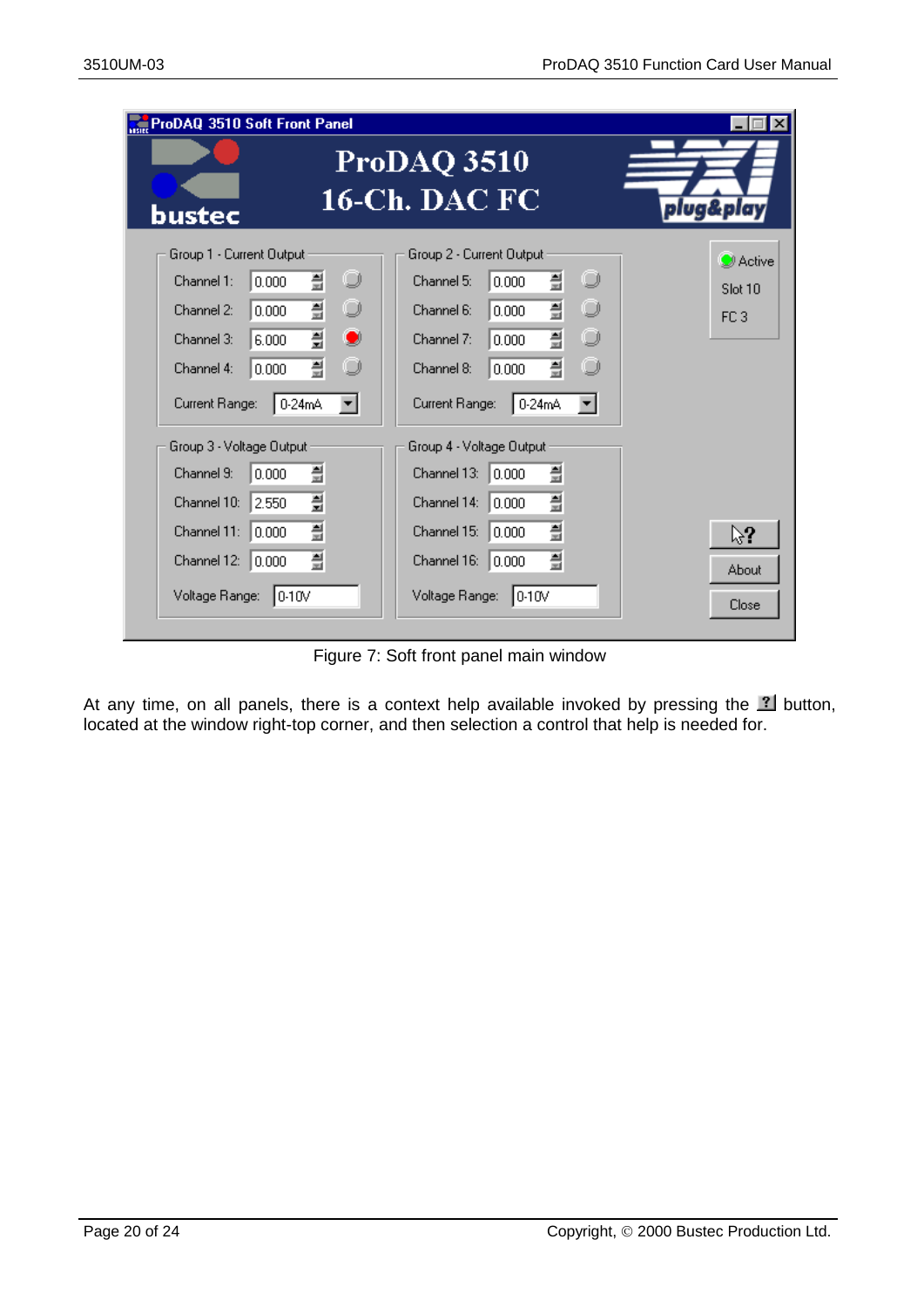#### <span id="page-20-0"></span>**4.3 Programming concepts**

#### <span id="page-20-1"></span>**4.3.1 Instrument driver overview**

To use the instrument driver for the 16-Ch. DAC Function Card, one ProDAQ Motherboard, e.g. the 3120 or 3150, has to be used. In new 2.x version of drivers, a common interface library was implemented to act as an intermediate layer between the motherboard hardware and the driver, handling the communication to the different motherboards in a transparent way. In turn now every function card driver acts as a standalone VXIplug&play compatible driver, using its own instrument handle to communicate to the instrument. There is no longer the need to have a driver for the motherboard installed, although this is recommended. The common library is included to the installation package for every ProDAQ VXIplug&play driver.

The Instrument driver for the ProDAQ 3510 provides the following functionality.



Figure 8: Instrument Driver function tree

A full description of the instrument driver functions can be referenced in the driver help file.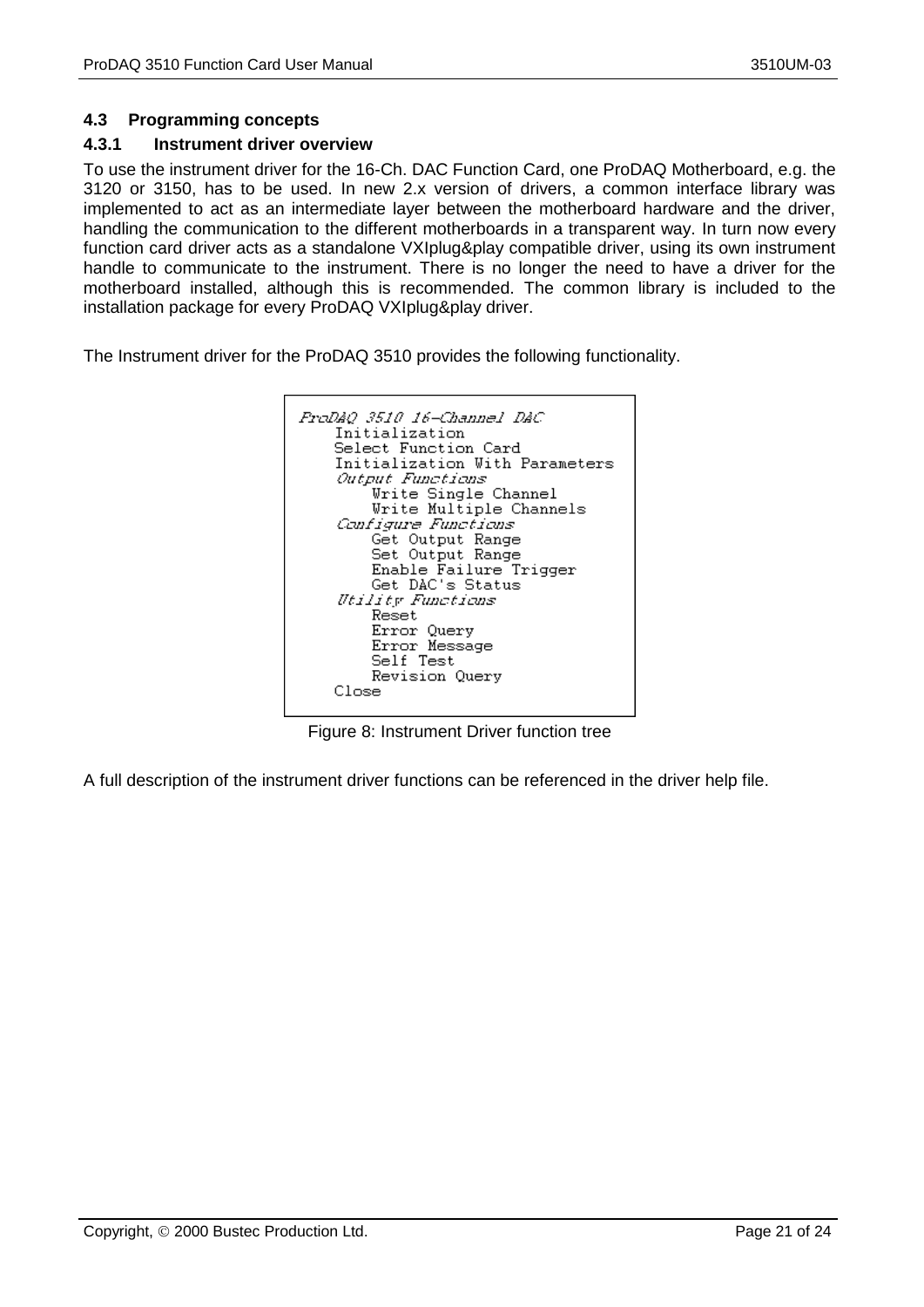### <span id="page-21-0"></span>**4.3.2 Error/Status Information**

Every instrument driver function has the same return type format. Returning either a completion code or an error code.

```
ViStatus VI FUNC bu3510 functionName ( Parameters... );
```
In order to identify the successful operation of any function these codes can be used. The following example illustrates this principle.

```
ViSession vi;
  ViStatus error;
  ViChar msg[512];
\vert \cdot \vert:
      :
  error = bu3510 reset(vi); if(error < VI_SUCCESS)
   {
     bu3510 error message (vi, error, msg);
     /* stop execution */
   }
  else if(error > VI_SUCCESS)
   {
     bu3510 error message (vi, error, msg);
      /* print a warning and continue execution */
\vert \cdot \rangle
```
If an error occurs, a value less than VI\_SUCCESS is returned. The function bu3510\_error\_message converts the error code into a readable string. All driver functions operate along the same principles, so any errors in hardware access are easily determined.

If a warning occurs, a value greater than VI SUCCESS is returned. The same function bu3510\_error\_message can be used to convert the warning code into readable string.

#### <span id="page-21-1"></span>**4.3.3 Connecting to the instrument**

A typical initialization sequence is as following:

```
bu3510 init ("VXI::1::INSTR", VI TRUE, VI TRUE, &viSession);
bu3510 fcSelect (viSession, 2); /*use a function card in position 2*/
```
The call of function  $b u 3510$  fcSelect is obligatory and has to be invoked after  $b u 3510$  init() function but before any other bu3510 function. Although, for convenience, another function is provided which encompasses functionality of those two function calls:

bu3510 paramInit ("VXI::1::INSTR", 2, VI TRUE, VI TRUE, &viSession);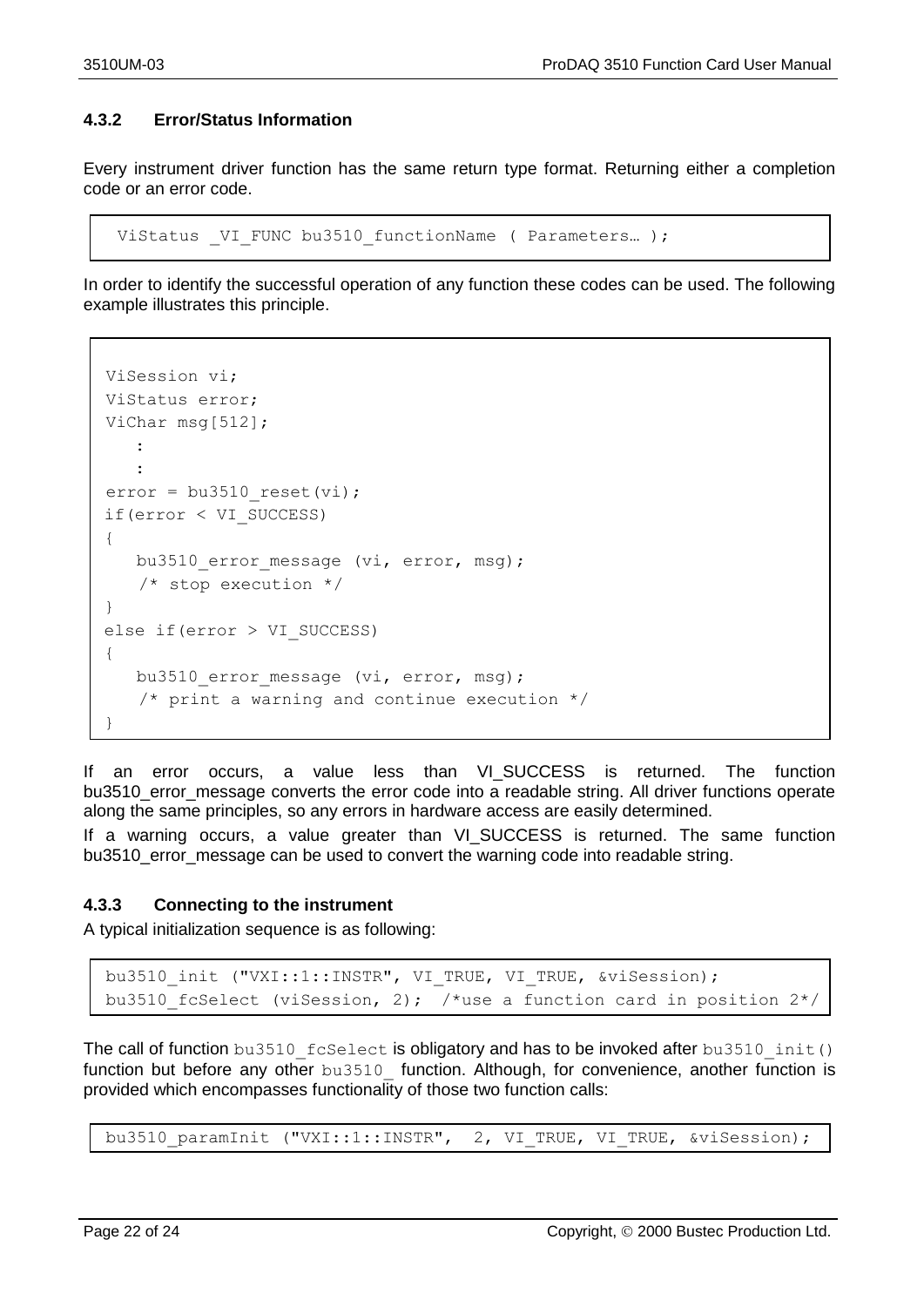There is a strong requirement that function bu3510 close should be called when the instrument is no longer used. Each ProDAQ driver obtains a lock to the motherboard resource, which is released by bu3510 close function afterwards. This also means that it is not possible to access two function cards, either the same or different located on the same motherboard, from two separate system processes, since they would use the same resource descriptor but different instances of common library DLL. Therefore, the unmatched bu3510 close call can lock the resource as long as common interface library is loaded.

#### <span id="page-22-0"></span>**4.3.4 Programming instrument**

There are mainly two functions used during normal FC operation: bu3510 writeChannel() and bu3510\_setOutputRange().

The bu3510 writeChannel() function is used to set required output value for selected channel. To set multiple channels the bu3510 writeChannels() function can be used, which takes as a parameter array of values for channels selected by the channel mask.

Each channel has range of values possible to set, range is applied for all channels within group using bu3510 setOutputRange() function. The bu3510 setOutputRange() function can be used only for current type groups as voltage type group is fixed by hardware.

To obtain a group range the  $bu3510$  setOutputRange() function is used, it returns symbolic value containing information about a group type and range. These constants are defined in bu3510.h header file and explained in driver's documentation.

```
bu3510_setOutputRange(viSession, 3, bu3510 CURRENT 20MA);
bu3510 writeChannel(viSession, 2, 0.008);
bu3510 writeChannel(viSession, 5, 0.012);
```
The example above assumes that group  $1<sup>st</sup>$  and  $2<sup>nd</sup>$  are current type and sets their range to 0 - 20mA. So first 8 channels are set to range 0 - 20mA.

Next the second channel output value is set to 8mA and 5<sup>th</sup> channel's output value is set to 12mA.

To find out if an error occurred on the selected output the bu3510 getDACStatus() function can be used:

```
ViBoolean dacStatus;
bu3510 qetDACStatus(viSession, 2, &dacStatus);
```
If an error occurred the bu3510 getDACStatus() function sets dacStatus parameter value to VI TRUE.

There is also another possible way to recognize error without checking it every time. The bu3510 enableFailureTrigger() function configures output trigger to be active during error presence and additionally function can install interrupt handler and connects output trigger to interrupt line.

The interrupt service routine will react on DAC failure, which appears on current type output in case of open circuit or improper load connected to the output.